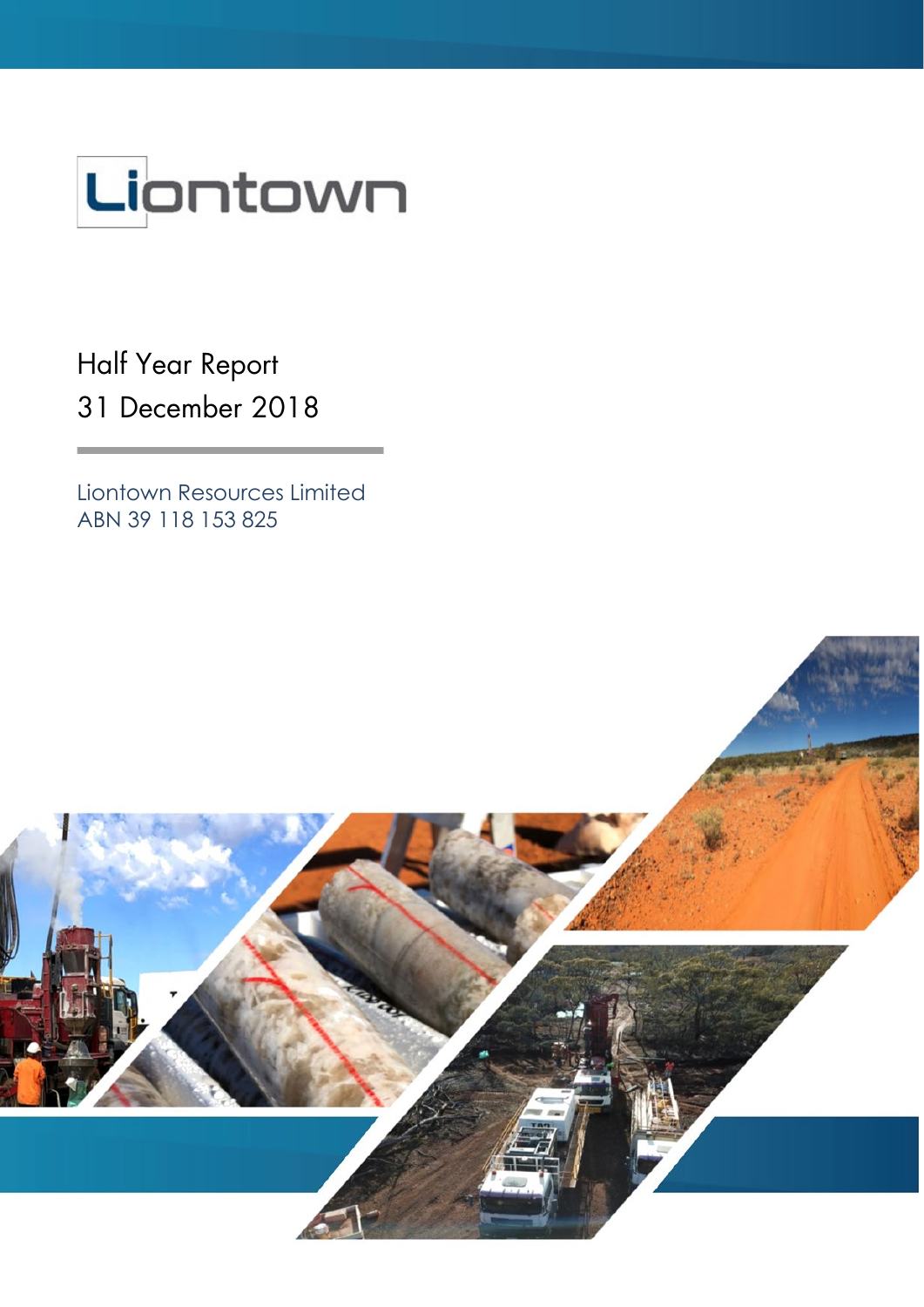# **Liontown Resources Limited Corporate Directory**

#### **Directors**

Timothy Rupert Barr Goyder **Chairman**<br>
David Ross Richards **Chairman**<br>
Managing Director David Ross Richards<br>
Craig Russell Williams<br>
Craig Russell Williams<br>
Mon-Executive Director Craig Russell Williams<br>
Anthony James Cipriano<br>
Non-Executive Director Anthony James Cipriano<br>
Steven John Micheil Chadwick<br>
Non-Executive Director Steven John Micheil Chadwick

#### **Company Secretary**

Kym Verheyen

#### **Principal Place of Business & Registered Office**

Level 2, 1292 Hay Street WEST PERTH, WESTERN AUSTRALIA 6005 Tel: (+61 8) 9322 7431 Fax: (+61 8) 9322 5800 Web: www.ltresources.com.au Email: info@ltresources.com.au

### **Auditors**

HLB Mann Judd Level 4, 130 Stirling Street PERTH, WESTERN AUSTRALIA 6000

### **Share Registry**

Computershare Investor Services Pty Limited Level 11, 172 St Georges Terrace PERTH, WESTERN AUSTRALIA 6000 Tel: 1300 557 010

### **Home Exchange**

Australian Securities Exchange Limited Level 40, Central Park 152- 158 St Georges Terrace PERTH, WESTERN AUSTRALIA 6000

#### **ASX Codes**

Share Code: LTR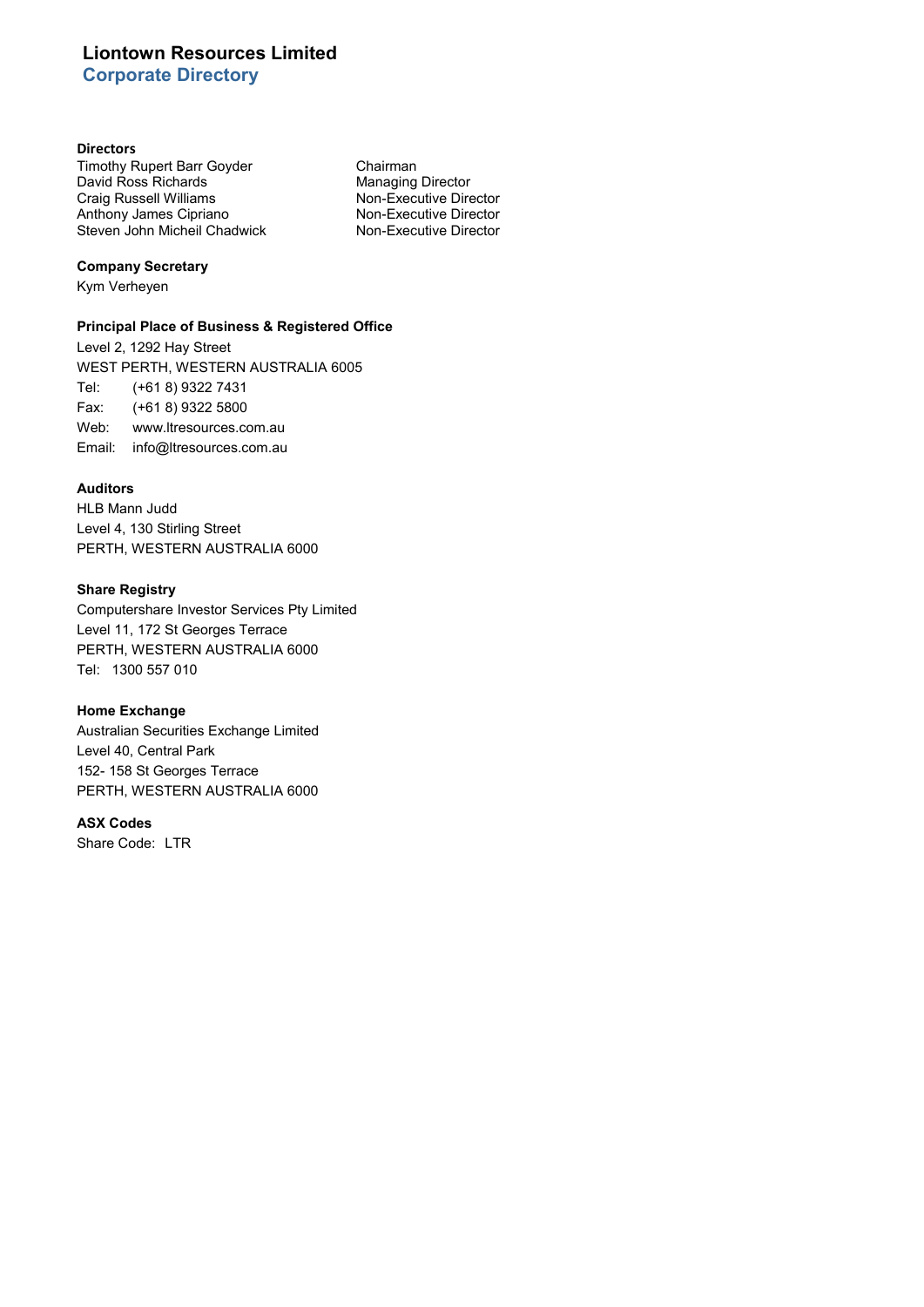# **Liontown Resources Limited Contents**

| Directors' Report                                        | 4               |
|----------------------------------------------------------|-----------------|
| Auditor's Independence Declaration                       | 9               |
| Condensed Consolidated Statement of Comprehensive Income | 10              |
| Condensed Consolidated Statement of Financial Position   | 11              |
| Condensed Consolidated Statement of Changes in Equity    | 12 <sup>1</sup> |
| <b>Condensed Consolidated Statement of Cash Flows</b>    | 13              |
| Notes to the Condensed Consolidated Financial Statements | 14              |
| Directors' Declaration                                   | 23              |
| Independent Auditor's Review Report                      | 24              |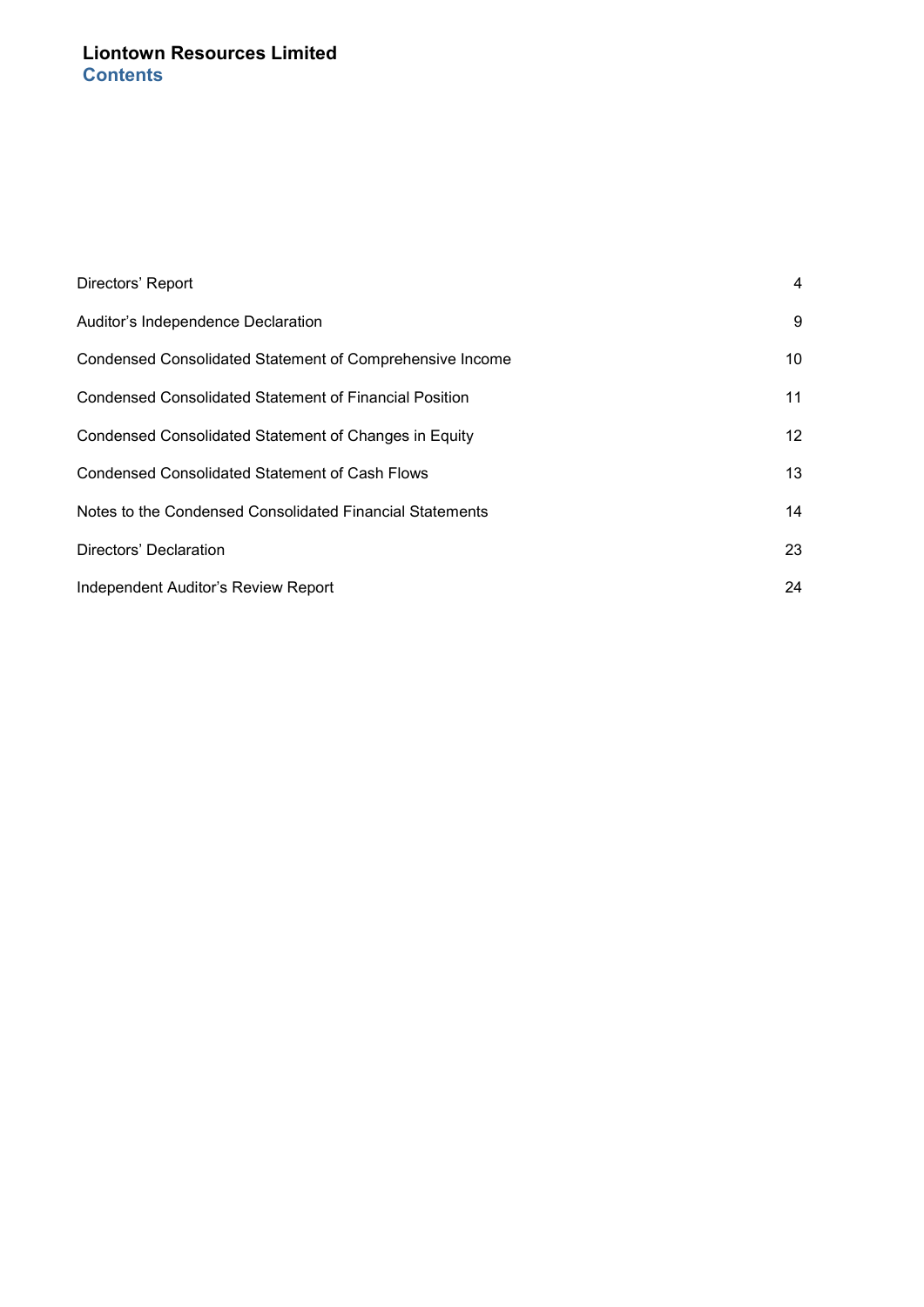#### **For the half-year ended 31 December 2018**

Your directors submit the financial report for Liontown Resources Limited ("Liontown") and the entities it controlled as at and for the half-year ended 31 December 2018 ("the Group"). In compliance with the provisions of the Corporations Act 2001, the directors report as follows:

#### **DIRECTORS**

The names of directors who held office during or since the end of the half-year and until the date of this report are as below. Directors were in office for this entire period unless otherwise stated.

Timothy Goyder **Chairman**<br>
David Richards **Chairman**<br>
David Richards **Chairman** 

David Richards **Managing Director**<br>
Craig Williams Managing Director<br>
Mon-Executive Director Craig Williams **Non-Executive Director**<br>
Anthony Cipriano **Non-Executive Director** Anthony Cipriano<br>
Steven Chadwick<br>
Non-Executive Director Non-Executive Director (appointed 10 January 2019)

### **REVIEW OF OPERATIONS**

#### **1. Overview**

During the half year ended 31 December 2018, Liontown Resources achieved a number of important milestones at its two hard rock lithium projects in Western Australia.

At the **Kathleen Valley Lithium Project**, the completion of a maiden Mineral Resource in September 2018 provided the foundation to move ahead with preliminary metallurgical test work and commence work on a Scoping Study. In late January 2019, Liontown delivered a highly encouraging Scoping Study confirming the potential for a viable standalone lithium mining and processing operation.

Follow-up drilling conducted at the **Buldania Lithium Project** expanded the scale of the emerging Anna lithium discovery. In February 2019, further drilling commenced to evaluate these newly identified extensions ahead of a maiden Mineral Resource estimate, scheduled for release in the second half of 2019.

#### **2. Kathleen Valley Lithium Project, Western Australia (100% of Lithium Rights)**

*The Kathleen Valley Project is located in Western Australia, approximately 680km north-east of Perth within the Eastern Goldfields of the Archaean Yilgarn Craton. Spodumene-bearing pegmatites were discovered by historical prospecting at Kathleen Valley and drilling by Liontown has since delineated a maiden Mineral Resource estimate with economic and technical studies now underway.*

#### **HALF YEAR ACHIEVEMENTS AND HIGHLIGHTS:**

- Maiden Measured, Indicated and Inferred Mineral Resource estimate completed:
	- **21.2Mt @ 1.4% Li2O and 170ppm Ta2O5 at a 0.5% Li2O cut-off grade**
- Scoping Study generated strong financial outcomes, confirming the viability of a proposed standalone mining and processing operation.
- Commencement of further feasibility studies targeted for completion by early 2020.
- Preliminary metallurgical test work results confirming that a saleable Li<sub>2</sub>O concentrate with low impurities can be produced.
- Resource expansion drilling program commenced in February 2019 to extend initial mine life.

During the period, Liontown announced a high-grade maiden Mineral Resource estimate of 21.2Mt @ 1.4% Li2O and 170ppm Ta2O5, with 75% classified as Measured or Indicated. The Mineral Resource remains open along strike and at depth and offers potential for further growth. At the time of reporting, a 16,000m Reverse Circulation drilling program is underway, designed to expand the Mineral Resource growth and increase mine life.

Initial metallurgical test work completed during the half year confirmed that a saleable spodumene concentrate with low impurities, similar to existing hard rock operations in WA, can be produced from Kathleen Valley. Following a 2,896m diamond core drilling program, completed just prior to the half year end, further comprehensive metallurgical test work designed to optimise concentrate grades and recoveries was commenced. This is scheduled to be completed in the first half of 2019 and will also provide samples for potential customers and offtake partners.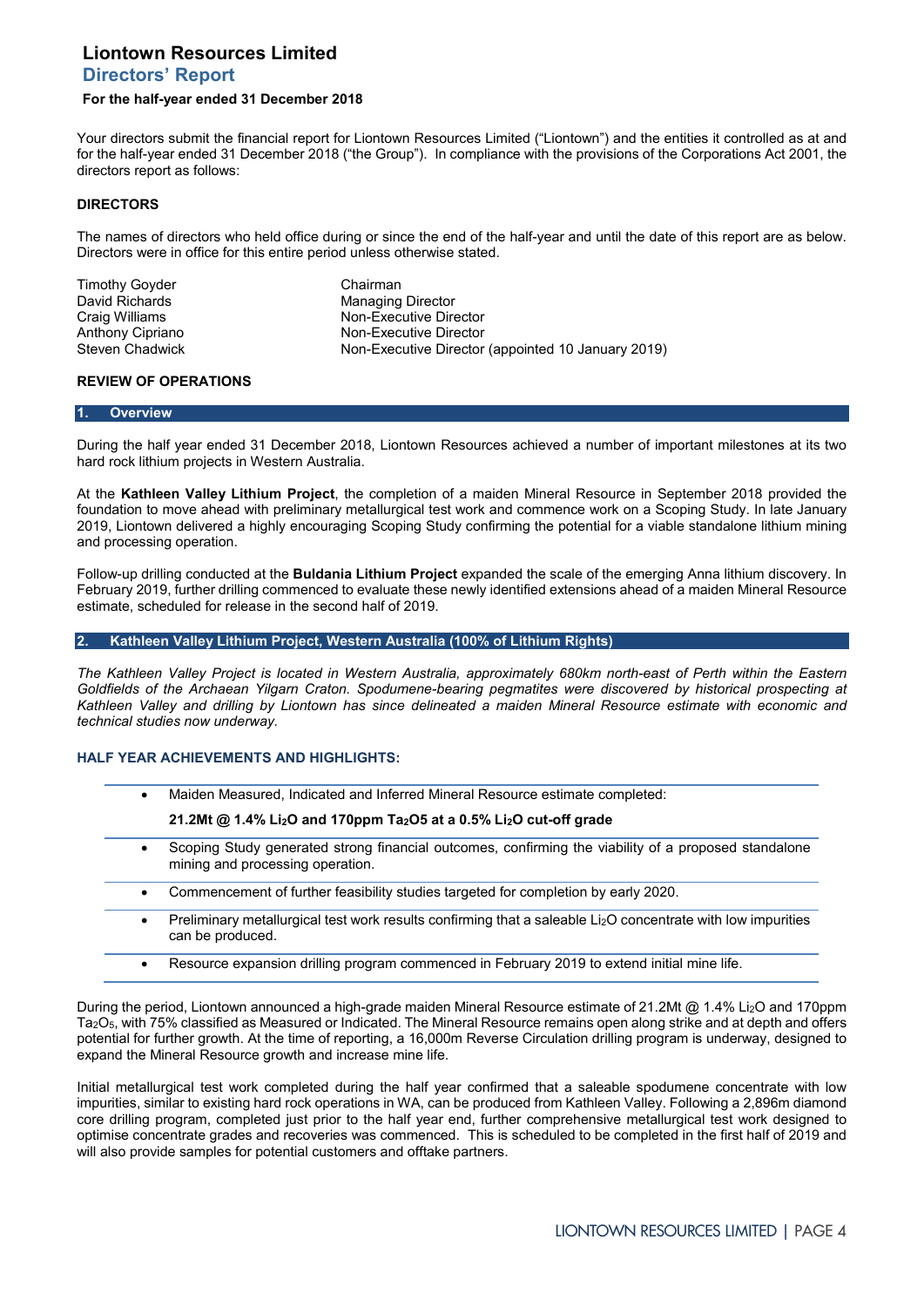## **For the half-year ended 31 December 2018**

Following the announcement of a positive Scoping Study in late January 2019 the Board approved the commencement of further feasibility studies. Results from the next phase of metallurgical test work and the resource expansion drilling will be incorporated into a full Definitive Feasibility Study, due for completion in early 2020.

Based on the maiden Mineral Resource estimate, a proposed 2Mtpa standalone mining and processing operation and using a life of mine price of US\$650 per tonne of spodumene concentrate, the Scoping Study demonstrated the potential for strong financial metrics for the Kathleen Valley Project (Table 1).

### **Table 1: Kathleen Valley Project Scoping Study – Base Case Key Metrics**

| <b>Study Outcomes</b>                         |                                                                                                                |
|-----------------------------------------------|----------------------------------------------------------------------------------------------------------------|
| Post-tax NPV8% (real, post-tax)               | A range of between A\$316M to A\$526M with a Base Case of<br>A\$421M (range based on +/- 25% of Base Case NPV) |
| Internal Rate of Return (IRR)                 | Base case IRR of 38%                                                                                           |
| Payback period                                | <3 years                                                                                                       |
| Life of mine (LOM)                            | ~9 Years (including ramp-up)                                                                                   |
| <b>LOM Production Target</b>                  | 15.7Mt ore                                                                                                     |
| <b>Pre-production capital cost</b>            | ~A\$232M including A\$40M in contingency                                                                       |
| Average LOM cash operating costs <sup>1</sup> | ~US\$376/tonne (A\$522/tonne) of spodumene concentrate.                                                        |
|                                               | ~US\$308/tonne (A\$428/tonne) of spodumene concentrate net<br>of tantalum by-product credits                   |
| <b>Annual production</b>                      | ~360,000 tonnes of spodumene concentrate at nameplate<br>capacity                                              |

*<sup>1</sup> Cash operating costs include all mining, processing, transport, state and private royalties, freight to port, port costs and site administration and overhead costs* 

Further details are included in the announcement to ASX dated 29<sup>th</sup> January 2019.

**3. Buldania Lithium Project, Western Australia (100% of Lithium Rights)**

*The Buldania Project is Liontown's second hard-rock lithium discovery in Western Australia, and is located in the southern part of the Eastern Goldfields Province - a region well-known for hosting large lithium deposits including the operating Mt Marion and Bald Hill mines. The Project is part of a highly prospective 650km2 land position compiled by Liontown since late 2017 and is close to major road and rail infrastructure, with direct links to the Port of Esperance, critical to the mining and production of bulk commodities such as spodumene concentrates.*

### **HALF YEAR ACHIEVEMENTS AND HIGHLIGHTS:**

• Latest drilling confirmed a large lithium-mineralized system at the Anna pegmatite with the mineralisation remaining open along strike and down-dip. Most recent intersections include:

**29m @ 1.3% Li2O from 66m (BDRC0089)**, including:

o 9m @ 1.7% Li2O from 74m

**39m @ 1.6% Li2O from 9m (BDRC0090)**, including:

- $\circ$  6m @ 2.1% Li2O from 12m; and  $\circ$  13m @ 2.1% Li2O from 21m
- 13m @ 2.1% Li2O from 21m

#### **30m @ 1.4% Li2O from 9m (BDDD0003)**, including

- $\degree$  9m @ 1.6% Li2O from 9m; and  $\degree$  3m @ 2.0% Li2O from 26m; and
- 3m @ 2.0% Li2O from 26m; and
- o 5m @ 1.6% Li2O from 32m

*(True widths 90-100% of down-hole widths listed above)*

• Soil sampling defined a large, high-order lithium anomaly ~5-8km NW of Anna, partly coincident with outcropping spodumene-bearing pegmatites.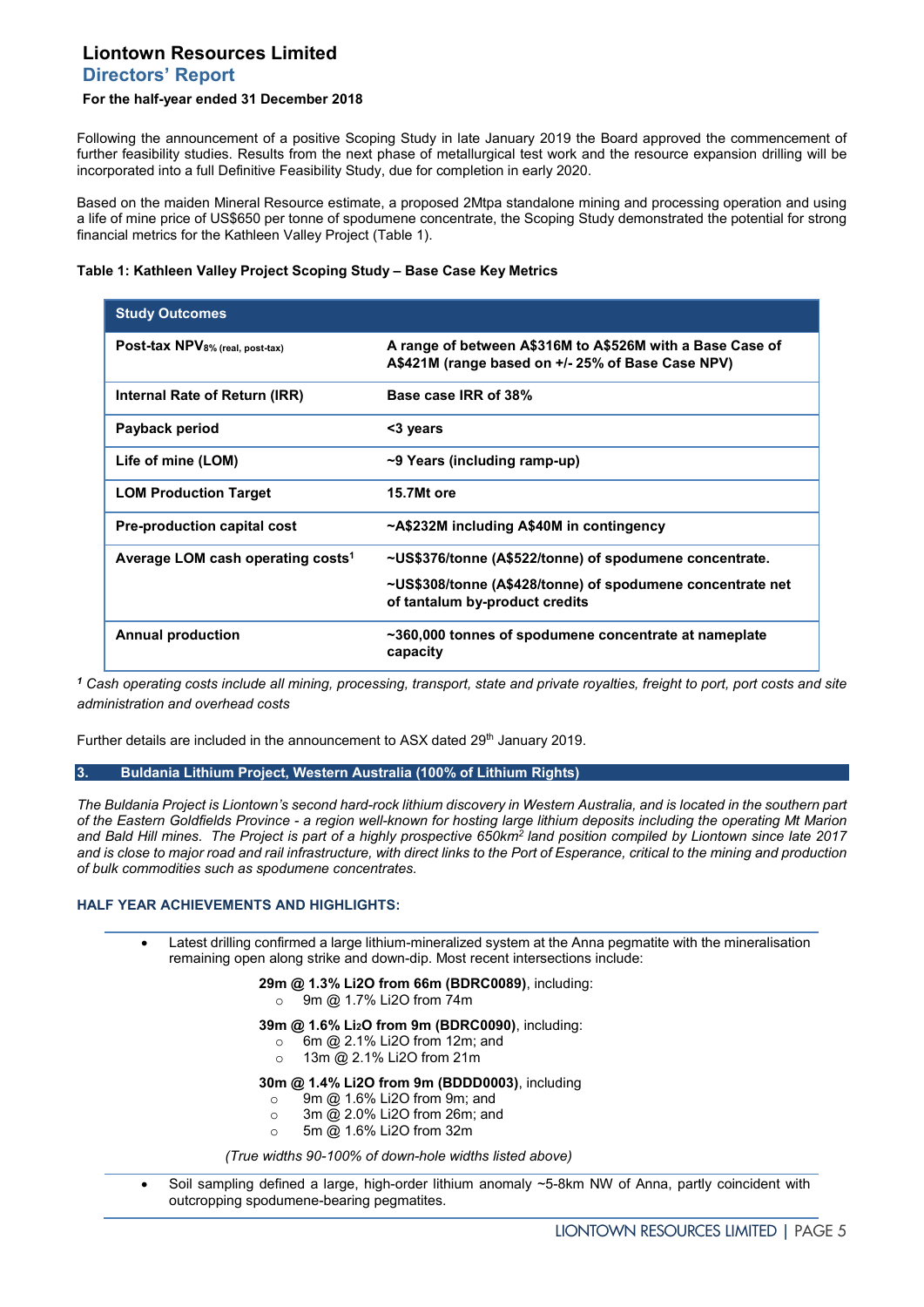#### **For the half-year ended 31 December 2018**

A second phase of drilling was completed to follow-up the significant lithium mineralisation (up to 58m @ 1.2% Li2O from 39m) intersected earlier in 2018 at the Anna prospect. The second phase of drilling comprised 60 Reverse Circulation (RC holes) (BDRC0037-0096) for 7,670m and three HQ diamond core holes (BDDD0001-0003) for 548.5m. Assays received during the reporting period have extended mineralisation at the main Anna pegmatite to the south-east for a continuous strike length of at least 1.3km with the system remaining open.

Given the larger than expected extent of the Anna mineralisation, Liontown is planning additional drilling before commissioning a maiden, independent JORC-compliant Mineral Resource estimate. An 8,000-10,000m RC drilling program is scheduled to be completed in the first half of 2019.

Liontown also reached agreement with Westgold Resources Limited to incorporate granted Mining Lease M63/647 into the existing Buldania Lithium Rights Agreement (BLRA) by issuing 10 million Liontown shares to Westgold.

#### 3.1 **Killaloe Lithium Project (Western Australia) (Liontown: 80-100%)**

*The ~163km2 Killaloe Project is located immediately north-west of the Buldania Project and covers the strike extension of the same lithium-prospective stratigraphy. Liontown has acquired the rights to all metals.*

During the half year, Liontown finalised the acquisition of the Killaloe Project from Matsa Resources Limited by issuing 20 million Liontown shares to Matsa and granting a 1% NSR Royalty for all minerals produced from those tenements (80% of the 1% NSR Royalty) where Matsa's interest in certain tenements is 80%.

Subsequent exploration has identified a number of spodumene-bearing pegmatites on the Killaloe Project tenure which adjoin the newly discovered pegmatite area at Buldania described above. Follow-up exploration at Killaloe will include further target definition work followed by initial drill testing. The work will be completed as part of a larger regional exploration program incorporating the Buldania and Norcott Projects.

#### 3.2 **Norcott Lithium Project, Western Australia (80-100% of Lithium Rights)**

*The Norcott Project is located immediately south-east of the Buldania Project and covers the strike extension of the same lithium-prospective stratigraphy. Liontown has acquired two Exploration Licences, including rights to all metals, covering a total area of 370km2.*

Orientation soil sampling was completed at Norcott during the half year. Further work will be designed and completed as part of a larger regional exploration program also incorporating the nearby Buldania and Killaloe Projects.

### **4. Toolebuc Vanadium Project, Queensland (100% owned)**

*The Toolebuc Vanadium Project is located in NW Queensland, approximately 440km west of Townsville, in a region which hosts a number of large vanadium resources defined as part of previous exploration for hydrocarbons in oil shale. Liontown has five tenements which adjoin existing resources and the project represents a low-cost entry into vanadium, a commodity that is part of the battery metal suite, critical to the future of energy storage.*

During the half-year, Liontown announced a maiden Inferred Mineral Resource estimate of approximately 83.7Mt @ 0.30% V<sub>2</sub>O<sub>5</sub> for the Cambridge deposit, located within the Toolebuc Project.

Further drilling is planned to extend the current resource area, collect samples for metallurgical test work and test other targets within project area. This work is conditional on finalising access negotiations with local land owners. Discussions with land owners have been significantly delayed due to record rainfall and flooding in early 2019.

#### **CORPORATE**

At 31 December 2018 the Group had net assets of \$127,876 (30 June 2018: \$3,887,441) and an excess of current assets over current liabilities of \$28,064 (30 June 2018: \$3,787,723). At 31 December 2018, cash at bank totalled \$976,283 (30 June 2018: \$2,856,744). During the period, the Company sold all its remaining 26,154,683 shares in Core Lithium Limited (formerly Core Exploration Limited) for a sale price of \$0.042 per share, resulting in net proceeds of \$1,090,258.

The Group reported a net loss for the period of \$4,971,853 (31 December 2017 net profit: \$2,852,154) which included \$3,612,032 in exploration and evaluation expenditure expensed in accordance with the Group's accounting policy (31 December 2017 \$505,223).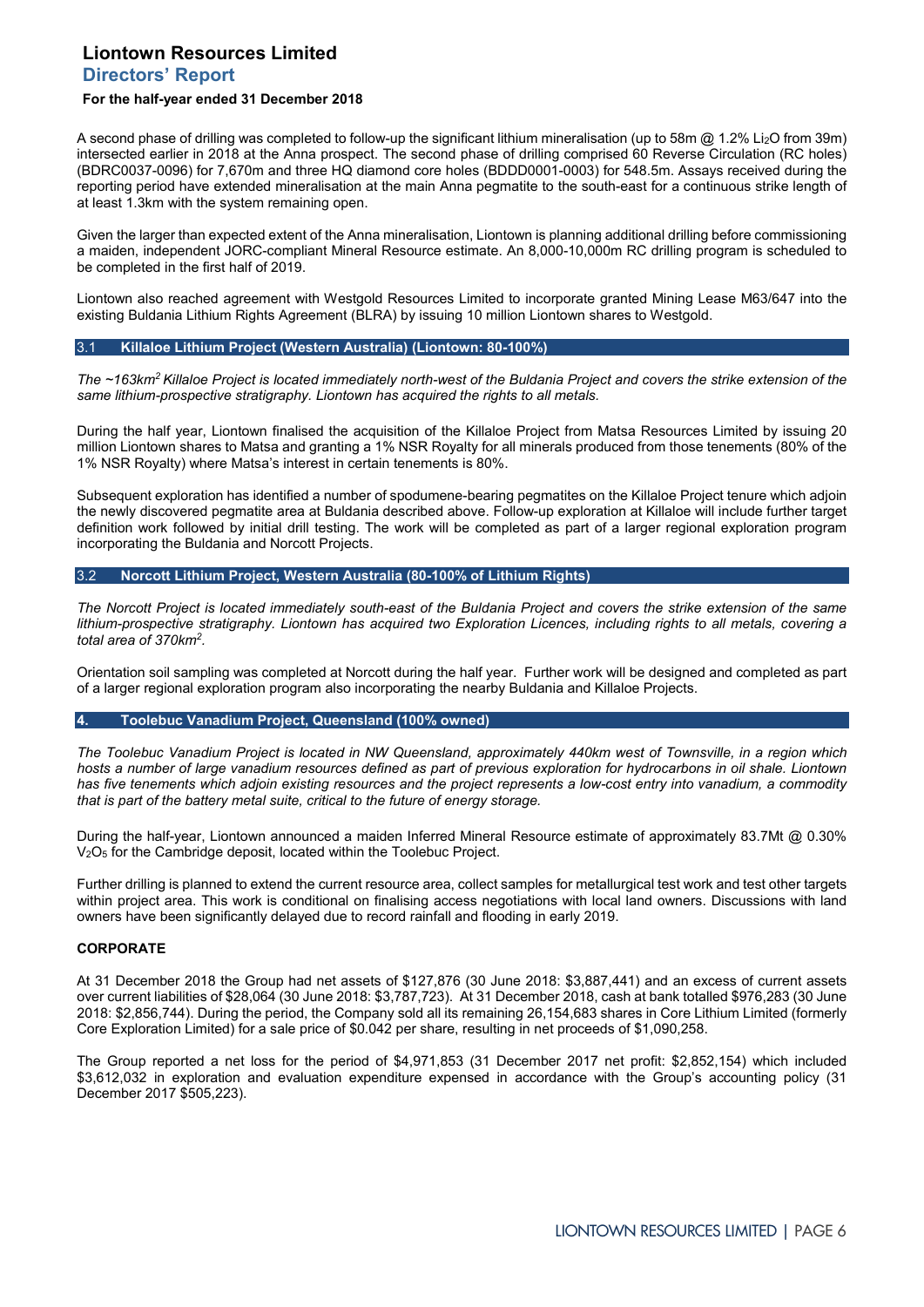## **For the half-year ended 31 December 2018**

#### **EVENTS SUBSEQUENT TO THE REPORTING DATE**

In February 2019 the Company completed a capital raising consisting of a placement to institutional and sophisticated investors of 150,000,000 shares at 2 cents each to raise a total of \$3,000,000 (before costs). It is also intended that the Directors or their associates will subscribe for an additional 17,500,000 Shares on the same terms as the placement to raise a further \$350,000 (in addition to the placement), subject to the receipt of shareholder approval at a general meeting to be convened in April 2019.

The Company is also currently in the process of completing a partially underwritten 1-for-5 non-renounceable rights issue to eligible shareholders at 2 cents for each new share to raise \$4,535,590 before issue costs.

The Company has agreed to issue the underwriters an aggregate of up to 15,000,000 Options exercisable at \$0.035 each on or before the date that is 3 years after the date of issue, as partial consideration for the services provided in connection with the placement and the rights issue.

There are no other significant events after balance date that required disclosure in this report.

#### **AUDITOR'S INDEPENDENCE DECLARATION**

Section 307C of the Corporations Act 2001 requires our auditors, HLB Mann Judd, to provide the directors of the Company with an Independence Declaration in relation to the review of the half-year financial report. This Independence Declaration is set out on page 9 and forms part of this directors' report for the half-year ended 31 December 2018.

This report is signed in accordance with a resolution of the Board of Directors made pursuant to Section 306(3) of the Corporations Act 2001.

Devot Adrenty.

David Richards Managing Director

Dated at Perth this 14th day of March 2019.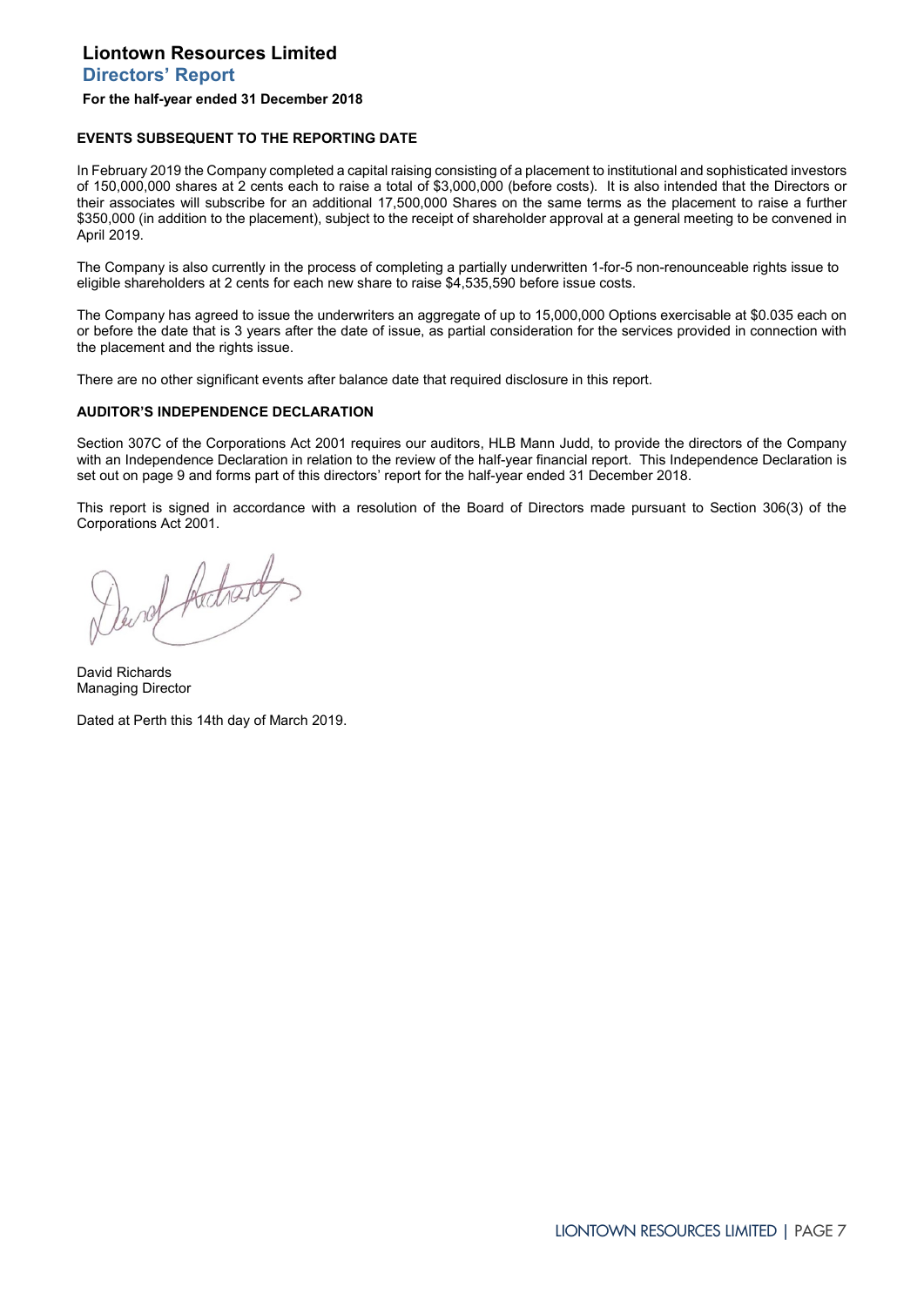#### **COMPETENT PERSON'S STATEMNET**

#### **Kathleen Valley Lithium Project**

The information in this report that relates to the Scoping Study for the Kathleen Valley Project is extracted from the ASX announcement "Kathleen Valley Scoping Study confirms potential for robust new WA lithium mine development" released on the 29th January 2019 which is available on www.ltresources.com.au.

The Information in this report that relates to Mineral Resources for the Kathleen Valley Project is extracted from the ASX announcement "Maiden 21 million tonne Lithium-Tantalum Mineral Resource sets strong growth foundation for Liontown at Kathleen Valley" released on the 4th September 2018 which is available on [www.ltresources.com.au.](http://www.ltresources.com.au/)

#### **Buldania Lithium Project**

The information in this report that relates to the Exploration Results for the Buldania Project is extracted from the ASX announcements entitled "More strong assays confirm significant lithium discovery at Buldania Project in WA", "Second significant lithium discovery in WA with new, thick high-grade hits at Buldania", "Outstanding new drilling results continue to expand lithium mineralisation at Buldania", "Liontown further expands prospective lithium footprint at Buldania in WA's South-Eastern Goldfields" "Latest assays confirm lithium mineralisation over >1.3km strike length at the Buldania Lithium Project in WA" and "Liontown maintains strong momentum at its two key hard-rock lithium projects in Western Australia" released on the 26th March 2018, 19th September 2018, 1st November 2018, 13th November 2018, 20th November 2018 and 12th December 2018 respectively which are available on www.ltresources.com.au.

The information in this report that relates to the Exploration Results for the Killaloe Project is extracted from the ASX announcement "Liontown maintains strong momentum at its two key hard-rock lithium projects in Western Australia" released on the 12th December 2018 which is available on www.ltresources.com.au.

#### **Toolebuc Vanadium Project**

The Information in this report that relates to Mineral Resources for the Toolebuc Vanadium Project is extracted from the ASX announcement "Liontown announces Maiden 84Mt Vanadium resource for Toolebuc Project, NW Queensland" released on the 30th July 2018 which is available o[n www.ltresources.com.au.](http://www.ltresources.com.au/)

The Company confirms that it is not aware of any new information or data that materially affects the information included in the original market announcements. The Company confirms that the form and context in which the Competent Person's findings are presented have not been materially modified from the original market announcement.

#### **Forward Looking Statement**

This Half Year Report contains forward-looking statements which involve a number of risks and uncertainties. These forward looking statements are expressed in good faith and believed to have a reasonable basis. These statements reflect current expectations, intentions or strategies regarding the future and assumptions based on currently available information. Should one or more of the risks or uncertainties materialise, or should underlying assumptions prove incorrect, actual results may vary from the expectations, intentions and strategies described in this announcement.

No obligation is assumed to update forward looking statements if these beliefs, opinions and estimates should change or to reflect other future developments.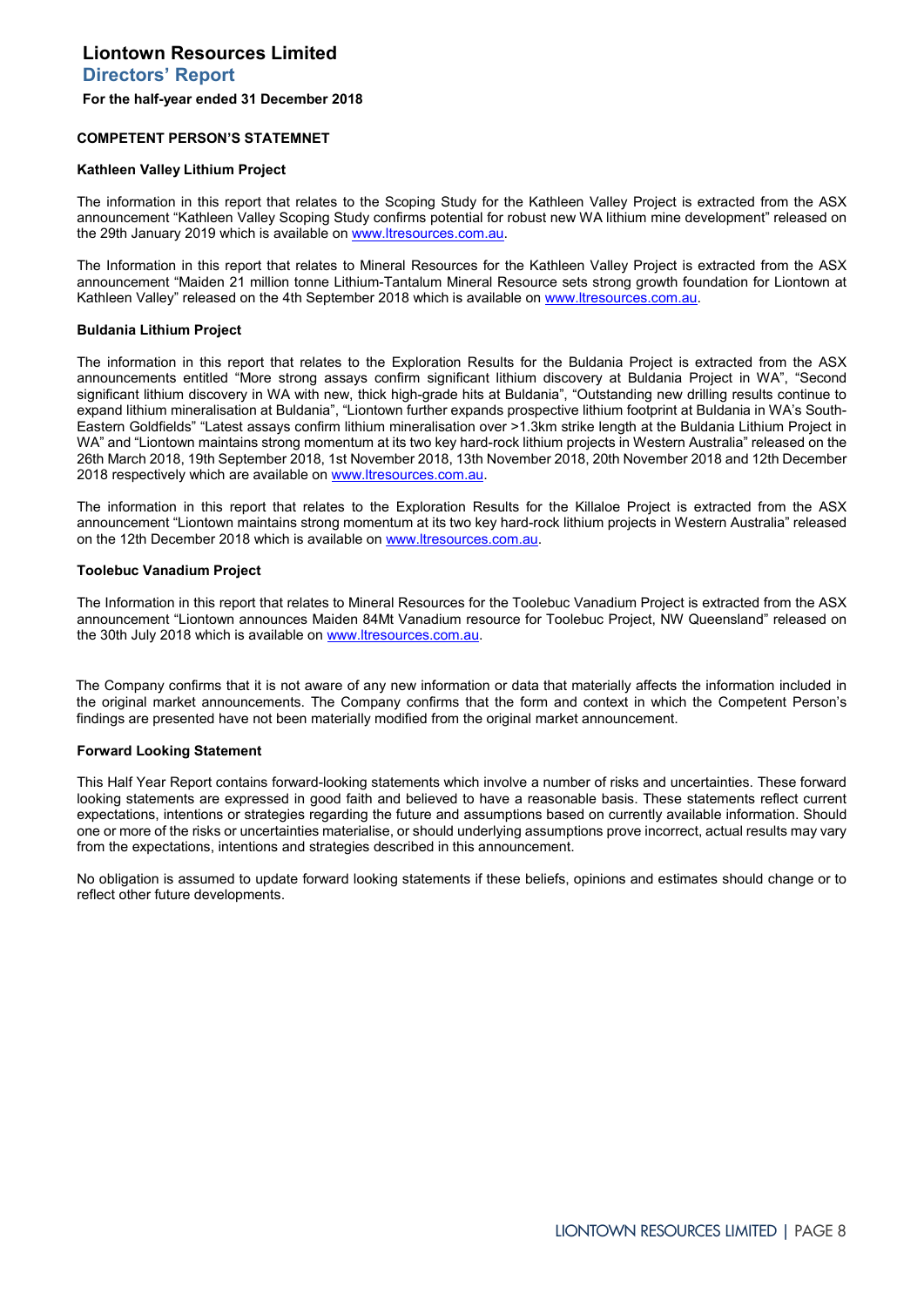

### **AUDITOR'S INDEPENDENCE DECLARATION**

As lead auditor for the review of the consolidated financial report of Liontown Resources Limited for the half-year ended 31 December 2018, I declare that to the best of my knowledge and belief, there have been no contraventions of:

- a) the auditor independence requirements of the *Corporations Act 2001* in relation to the review; and
- b) any applicable code of professional conduct in relation to the review.

**Perth, Western Australia 14 March 2019**

Aiallonnes.

**L Di Giallonardo Partner**

### hlb.com.au

HLB Mann Judd (WA Partnership) ABN 22 193 232 714 Level 4, 130 Stirling Street, Perth WA 6000 / PO Box 8124 Perth BC WA 6849 T: +61 (0)8 9227 7500 E: mailbox@hlbwa.com.au Liability limited by a scheme approved under Professional Standards Legislation.

HLB Mann Judd (WA Partnership) is a member of HLB International, the global advisory and accounting network.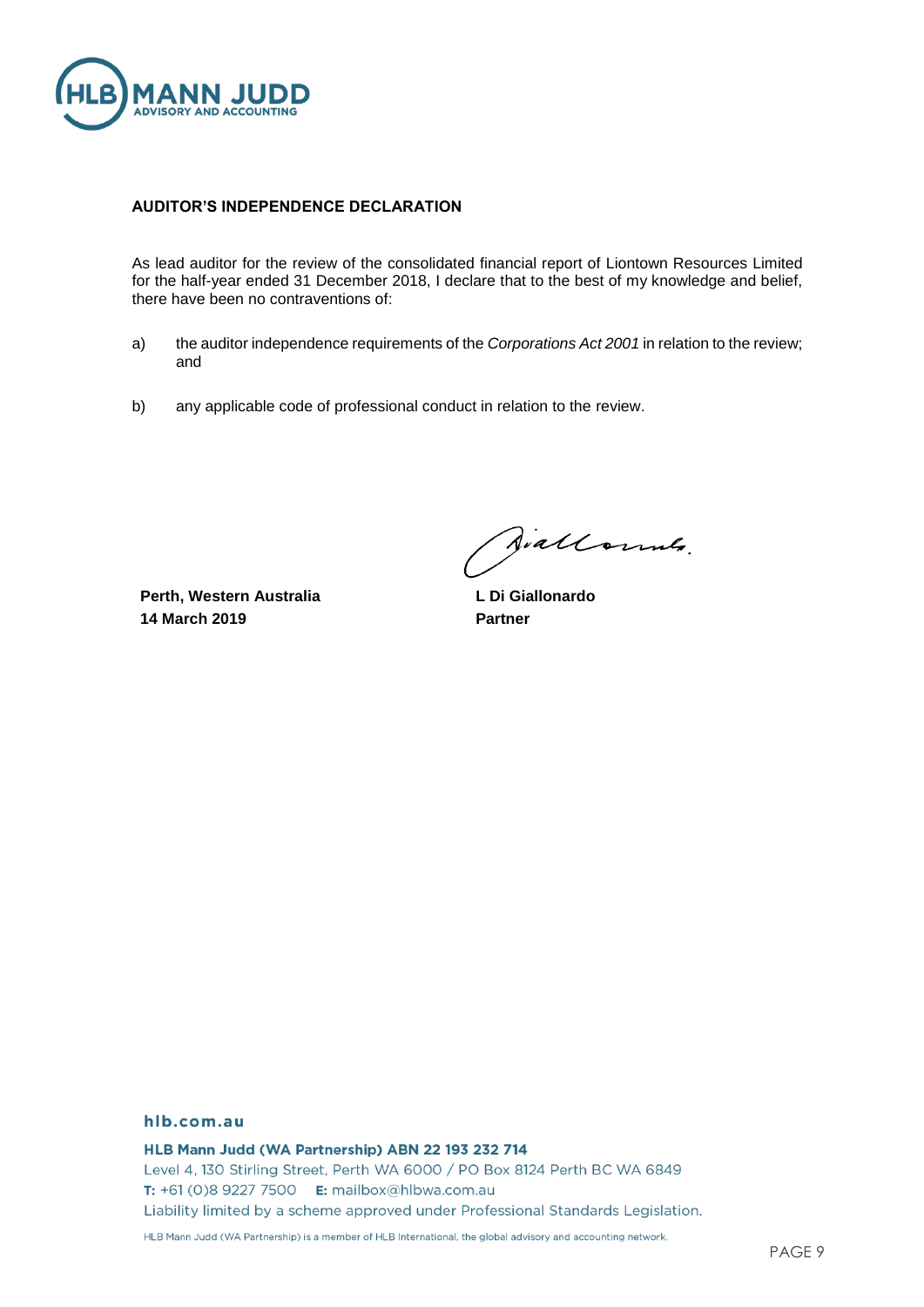# <span id="page-9-0"></span>**Liontown Resources Limited Condensed Consolidated Statement of Comprehensive Income**

## **For the half-year ended 31 December 2018**

| <b>Continuing Operations</b><br>За<br>1,450<br>1,553<br>Revenue<br>3b<br>3,814,297<br>Proceeds from sale of exploration and evaluation tenements<br>Exploration and evaluation expenditure expensed as<br>incurred<br>3c<br>(3,612,032)<br>(505, 223)<br>(47, 655)<br>Business development costs<br>(57)<br>(276, 563)<br>3d<br>(725, 225)<br>Corporate administrative expenses<br>Net fair value loss on fair value of equity instruments<br>designated as FVTPL<br>5<br>(139, 012)<br>(471, 418)<br>(369, 141)<br>Share based payments<br>Fixed assets written off<br>(4, 595)<br>(5, 575)<br>Depreciation<br>(3,779)<br>(35, 923)<br>Impairment loss on loan<br>Profit/(loss) for the period from continuing operations<br>(4,992,387)<br>2,613,489<br>20,534<br>13,195<br>Interest received<br>(4,971,853)<br>2,626,684<br>Profit/(loss) for the period before income tax<br>4<br>225,470<br>Income tax benefit<br>Profit/(loss) for the period after tax from continuing<br>operations attributable to owners of the parent<br>(4,971,853)<br>2,852,154<br>Other comprehensive income/(loss), net of tax<br>Items that may be reclassified to profit or loss<br>750,956<br>Changes in the fair value of available-for-sale investments<br>155<br>Exchange differences on translation of foreign operations<br>(5, 455)<br>Total other comprehensive income/(loss) for the period,<br>(5, 455)<br>751,111<br>net of tax<br>Total comprehensive income/(loss) for the period<br>(4,977,308)<br>3,603,265<br>attributable to owners of the parent<br>Earnings per share (cents)<br>0.29<br>Basic earnings(loss) per share<br>(0.45)<br>(0.44)<br>0.29<br>Diluted earnings/(loss) per share | <b>Note</b> | 31 Dec 18<br>S | 31 Dec 17<br>\$ |
|----------------------------------------------------------------------------------------------------------------------------------------------------------------------------------------------------------------------------------------------------------------------------------------------------------------------------------------------------------------------------------------------------------------------------------------------------------------------------------------------------------------------------------------------------------------------------------------------------------------------------------------------------------------------------------------------------------------------------------------------------------------------------------------------------------------------------------------------------------------------------------------------------------------------------------------------------------------------------------------------------------------------------------------------------------------------------------------------------------------------------------------------------------------------------------------------------------------------------------------------------------------------------------------------------------------------------------------------------------------------------------------------------------------------------------------------------------------------------------------------------------------------------------------------------------------------------------------------------------------------------------------------------------------------------------------------|-------------|----------------|-----------------|
|                                                                                                                                                                                                                                                                                                                                                                                                                                                                                                                                                                                                                                                                                                                                                                                                                                                                                                                                                                                                                                                                                                                                                                                                                                                                                                                                                                                                                                                                                                                                                                                                                                                                                              |             |                |                 |
|                                                                                                                                                                                                                                                                                                                                                                                                                                                                                                                                                                                                                                                                                                                                                                                                                                                                                                                                                                                                                                                                                                                                                                                                                                                                                                                                                                                                                                                                                                                                                                                                                                                                                              |             |                |                 |
|                                                                                                                                                                                                                                                                                                                                                                                                                                                                                                                                                                                                                                                                                                                                                                                                                                                                                                                                                                                                                                                                                                                                                                                                                                                                                                                                                                                                                                                                                                                                                                                                                                                                                              |             |                |                 |
|                                                                                                                                                                                                                                                                                                                                                                                                                                                                                                                                                                                                                                                                                                                                                                                                                                                                                                                                                                                                                                                                                                                                                                                                                                                                                                                                                                                                                                                                                                                                                                                                                                                                                              |             |                |                 |
|                                                                                                                                                                                                                                                                                                                                                                                                                                                                                                                                                                                                                                                                                                                                                                                                                                                                                                                                                                                                                                                                                                                                                                                                                                                                                                                                                                                                                                                                                                                                                                                                                                                                                              |             |                |                 |
|                                                                                                                                                                                                                                                                                                                                                                                                                                                                                                                                                                                                                                                                                                                                                                                                                                                                                                                                                                                                                                                                                                                                                                                                                                                                                                                                                                                                                                                                                                                                                                                                                                                                                              |             |                |                 |
|                                                                                                                                                                                                                                                                                                                                                                                                                                                                                                                                                                                                                                                                                                                                                                                                                                                                                                                                                                                                                                                                                                                                                                                                                                                                                                                                                                                                                                                                                                                                                                                                                                                                                              |             |                |                 |
|                                                                                                                                                                                                                                                                                                                                                                                                                                                                                                                                                                                                                                                                                                                                                                                                                                                                                                                                                                                                                                                                                                                                                                                                                                                                                                                                                                                                                                                                                                                                                                                                                                                                                              |             |                |                 |
|                                                                                                                                                                                                                                                                                                                                                                                                                                                                                                                                                                                                                                                                                                                                                                                                                                                                                                                                                                                                                                                                                                                                                                                                                                                                                                                                                                                                                                                                                                                                                                                                                                                                                              |             |                |                 |
|                                                                                                                                                                                                                                                                                                                                                                                                                                                                                                                                                                                                                                                                                                                                                                                                                                                                                                                                                                                                                                                                                                                                                                                                                                                                                                                                                                                                                                                                                                                                                                                                                                                                                              |             |                |                 |
|                                                                                                                                                                                                                                                                                                                                                                                                                                                                                                                                                                                                                                                                                                                                                                                                                                                                                                                                                                                                                                                                                                                                                                                                                                                                                                                                                                                                                                                                                                                                                                                                                                                                                              |             |                |                 |
|                                                                                                                                                                                                                                                                                                                                                                                                                                                                                                                                                                                                                                                                                                                                                                                                                                                                                                                                                                                                                                                                                                                                                                                                                                                                                                                                                                                                                                                                                                                                                                                                                                                                                              |             |                |                 |
|                                                                                                                                                                                                                                                                                                                                                                                                                                                                                                                                                                                                                                                                                                                                                                                                                                                                                                                                                                                                                                                                                                                                                                                                                                                                                                                                                                                                                                                                                                                                                                                                                                                                                              |             |                |                 |
|                                                                                                                                                                                                                                                                                                                                                                                                                                                                                                                                                                                                                                                                                                                                                                                                                                                                                                                                                                                                                                                                                                                                                                                                                                                                                                                                                                                                                                                                                                                                                                                                                                                                                              |             |                |                 |
|                                                                                                                                                                                                                                                                                                                                                                                                                                                                                                                                                                                                                                                                                                                                                                                                                                                                                                                                                                                                                                                                                                                                                                                                                                                                                                                                                                                                                                                                                                                                                                                                                                                                                              |             |                |                 |
|                                                                                                                                                                                                                                                                                                                                                                                                                                                                                                                                                                                                                                                                                                                                                                                                                                                                                                                                                                                                                                                                                                                                                                                                                                                                                                                                                                                                                                                                                                                                                                                                                                                                                              |             |                |                 |
|                                                                                                                                                                                                                                                                                                                                                                                                                                                                                                                                                                                                                                                                                                                                                                                                                                                                                                                                                                                                                                                                                                                                                                                                                                                                                                                                                                                                                                                                                                                                                                                                                                                                                              |             |                |                 |
|                                                                                                                                                                                                                                                                                                                                                                                                                                                                                                                                                                                                                                                                                                                                                                                                                                                                                                                                                                                                                                                                                                                                                                                                                                                                                                                                                                                                                                                                                                                                                                                                                                                                                              |             |                |                 |
|                                                                                                                                                                                                                                                                                                                                                                                                                                                                                                                                                                                                                                                                                                                                                                                                                                                                                                                                                                                                                                                                                                                                                                                                                                                                                                                                                                                                                                                                                                                                                                                                                                                                                              |             |                |                 |
|                                                                                                                                                                                                                                                                                                                                                                                                                                                                                                                                                                                                                                                                                                                                                                                                                                                                                                                                                                                                                                                                                                                                                                                                                                                                                                                                                                                                                                                                                                                                                                                                                                                                                              |             |                |                 |
|                                                                                                                                                                                                                                                                                                                                                                                                                                                                                                                                                                                                                                                                                                                                                                                                                                                                                                                                                                                                                                                                                                                                                                                                                                                                                                                                                                                                                                                                                                                                                                                                                                                                                              |             |                |                 |
|                                                                                                                                                                                                                                                                                                                                                                                                                                                                                                                                                                                                                                                                                                                                                                                                                                                                                                                                                                                                                                                                                                                                                                                                                                                                                                                                                                                                                                                                                                                                                                                                                                                                                              |             |                |                 |
|                                                                                                                                                                                                                                                                                                                                                                                                                                                                                                                                                                                                                                                                                                                                                                                                                                                                                                                                                                                                                                                                                                                                                                                                                                                                                                                                                                                                                                                                                                                                                                                                                                                                                              |             |                |                 |
|                                                                                                                                                                                                                                                                                                                                                                                                                                                                                                                                                                                                                                                                                                                                                                                                                                                                                                                                                                                                                                                                                                                                                                                                                                                                                                                                                                                                                                                                                                                                                                                                                                                                                              |             |                |                 |
|                                                                                                                                                                                                                                                                                                                                                                                                                                                                                                                                                                                                                                                                                                                                                                                                                                                                                                                                                                                                                                                                                                                                                                                                                                                                                                                                                                                                                                                                                                                                                                                                                                                                                              |             |                |                 |
|                                                                                                                                                                                                                                                                                                                                                                                                                                                                                                                                                                                                                                                                                                                                                                                                                                                                                                                                                                                                                                                                                                                                                                                                                                                                                                                                                                                                                                                                                                                                                                                                                                                                                              |             |                |                 |
|                                                                                                                                                                                                                                                                                                                                                                                                                                                                                                                                                                                                                                                                                                                                                                                                                                                                                                                                                                                                                                                                                                                                                                                                                                                                                                                                                                                                                                                                                                                                                                                                                                                                                              |             |                |                 |
|                                                                                                                                                                                                                                                                                                                                                                                                                                                                                                                                                                                                                                                                                                                                                                                                                                                                                                                                                                                                                                                                                                                                                                                                                                                                                                                                                                                                                                                                                                                                                                                                                                                                                              |             |                |                 |
|                                                                                                                                                                                                                                                                                                                                                                                                                                                                                                                                                                                                                                                                                                                                                                                                                                                                                                                                                                                                                                                                                                                                                                                                                                                                                                                                                                                                                                                                                                                                                                                                                                                                                              |             |                |                 |

.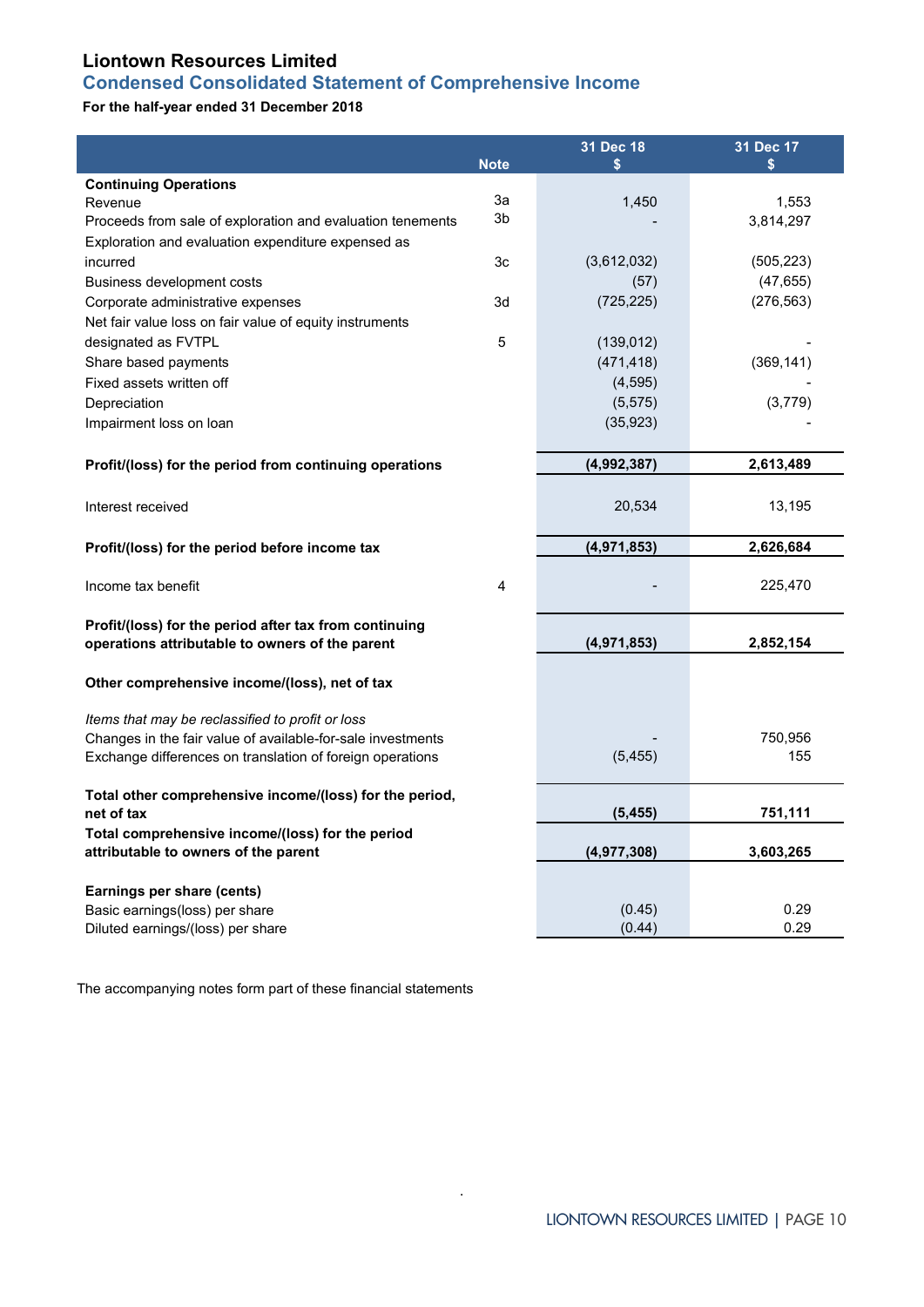# <span id="page-10-0"></span>**Condensed Consolidated Statement of Financial Position**

# **As at 31 December 2018**

|                                             |             | 31 Dec 18                    | 30 Jun 18                  |
|---------------------------------------------|-------------|------------------------------|----------------------------|
|                                             | <b>Note</b> | \$                           | \$                         |
| <b>Current assets</b>                       |             |                              |                            |
| Cash and cash equivalents                   |             | 976,283                      | 2,856,744                  |
| Trade and other receivables                 |             | 225,765                      | 227,653                    |
| Other financial assets                      | 5           |                              | 1,229,270                  |
| <b>Total current assets</b>                 |             | 1,202,048                    | 4,313,667                  |
| <b>Non-current assets</b>                   |             |                              |                            |
| Trade and other receivables                 |             | 54,400                       | 50.000                     |
| Property, plant and equipment               |             | 45,412                       | 49,718                     |
| <b>Total non-current assets</b>             |             | 99,812                       | 99,718                     |
|                                             |             |                              |                            |
| <b>Total assets</b>                         |             | 1,301,860                    | 4,413,385                  |
| <b>Current liabilities</b>                  |             |                              |                            |
| Trade and other payables                    |             | 1,082,365                    | 482,685                    |
| Employee benefits                           |             | 91,619                       | 43,259                     |
| <b>Total current liabilities</b>            |             | 1,173,984                    | 525,944                    |
|                                             |             |                              |                            |
| <b>Total liabilities</b>                    |             | 1,173,984                    | 525,944                    |
|                                             |             |                              |                            |
| <b>Net assets</b>                           |             | 127,876                      | 3,887,441                  |
|                                             |             |                              |                            |
| <b>Equity</b>                               |             |                              |                            |
| Issued capital<br><b>Accumulated losses</b> | $\,6\,$     | 37,945,721<br>(38, 954, 522) | 37,199,397<br>(33,982,669) |
| Reserves                                    |             | 1,136,677                    | 670,713                    |
|                                             |             | 127,876                      | 3,887,441                  |
| <b>Total equity</b>                         |             |                              |                            |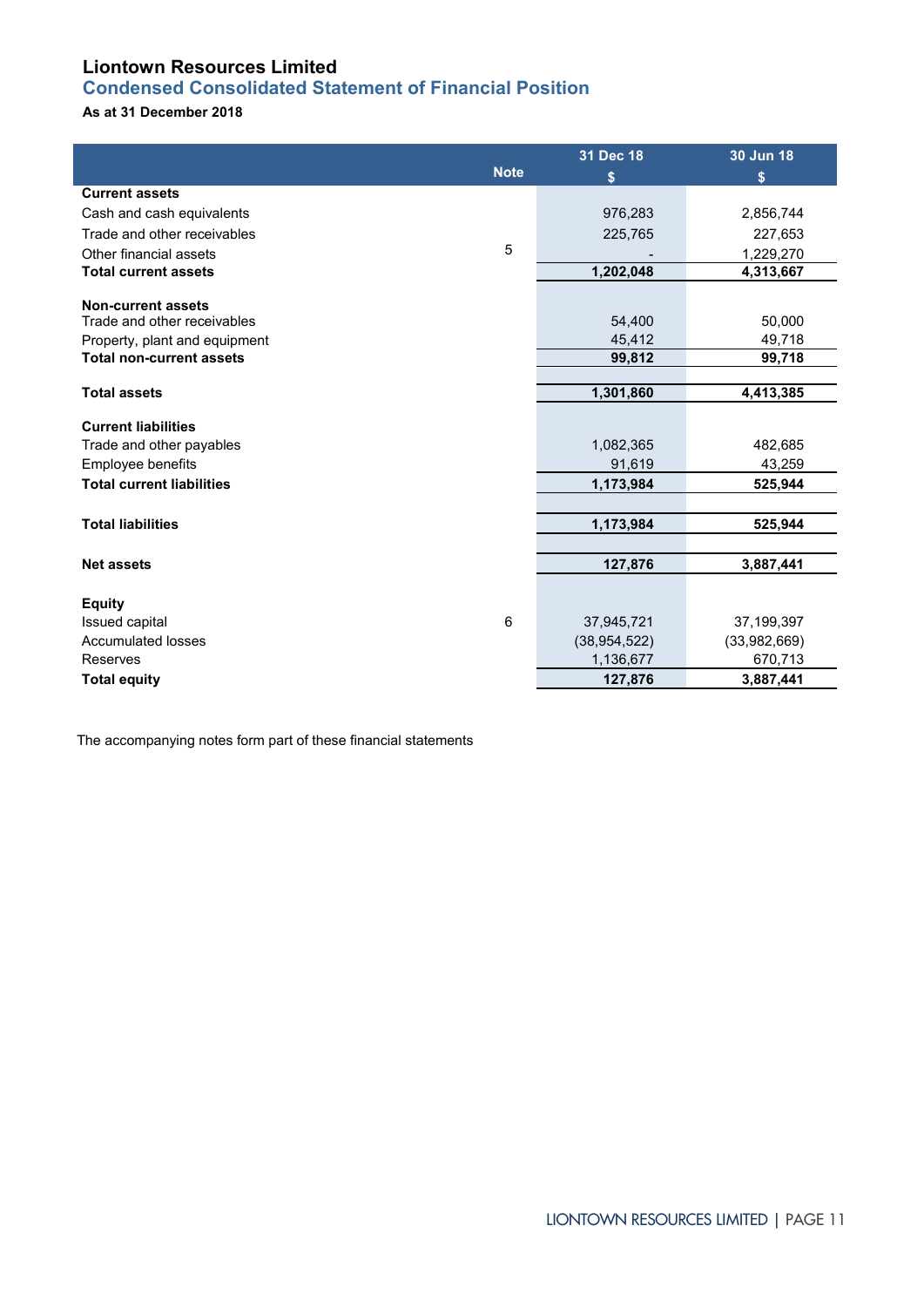**Condensed Consolidated Statement of Changes in Equity**

**For the half-year ended 31 December 2018**

<span id="page-11-0"></span>

|                                                                        | <b>Issued capital</b><br>\$ | <b>Accumulated</b><br>losses<br>S | <b>Share based</b><br>payments<br>reserve<br>$\boldsymbol{\$}$ | <b>Foreign currency</b><br>translation<br>reserve<br>\$ | <b>Fair value</b><br>reserve<br>S. | <b>Total equity</b><br>S. |
|------------------------------------------------------------------------|-----------------------------|-----------------------------------|----------------------------------------------------------------|---------------------------------------------------------|------------------------------------|---------------------------|
| <b>Balance at 1 Jul 17</b>                                             | 34,347,020                  | (33, 144, 913)                    | 160,514                                                        | 139,645                                                 | $\blacksquare$                     | 1,502,266                 |
| Profit for the period                                                  |                             | 2,852,154                         |                                                                |                                                         |                                    | 2,852,154                 |
| Net change in fair value of available-for-sale investments, net of tax |                             |                                   |                                                                |                                                         | 750,956                            | 750,956                   |
| Exchange differences on translation of foreign operations              |                             |                                   |                                                                | 155                                                     |                                    | 155                       |
| Total comprehensive income for the period                              |                             | 2,852,154                         |                                                                | 155                                                     | 750,956                            | 3,603,265                 |
| Transactions with Owners in their capacity as Owners:                  |                             |                                   |                                                                |                                                         |                                    |                           |
| Transfer between equity items                                          |                             | 21,310                            | (21, 310)                                                      |                                                         |                                    |                           |
| Share-based payments                                                   |                             |                                   | 369,141                                                        |                                                         |                                    | 369,141                   |
| Issue of shares (net of costs)                                         | 24,228                      |                                   |                                                                |                                                         |                                    | 24,228                    |
| <b>Balance at 31 Dec 17</b>                                            | 34, 371, 248                | (30, 271, 449)                    | 508,345                                                        | 139,800                                                 | 750,956                            | 5,498,900                 |
| <b>Balance at 1 Jul 18</b>                                             | 37,199,397                  | (33,982,669)                      | 526,129                                                        | 144,584                                                 | $\overline{\phantom{a}}$           | 3,887,441                 |
| Loss for the period                                                    |                             | (4,971,853)                       |                                                                |                                                         | $\overline{\phantom{a}}$           | (4,971,853)               |
| Other comprehensive loss                                               |                             |                                   |                                                                | (5, 454)                                                | $\overline{\phantom{a}}$           | (5, 454)                  |
| Total comprehensive loss for the period                                | $\blacksquare$              | (4,971,853)                       |                                                                | (5, 454)                                                | $\overline{\phantom{a}}$           | (4,977,307)               |
| Transactions with Owners in their capacity as Owners:                  |                             |                                   |                                                                |                                                         |                                    |                           |
| Share-based payments                                                   |                             |                                   | 471,418                                                        |                                                         |                                    | 471,418                   |
| Issue of shares (net of costs)                                         | 746.324                     |                                   |                                                                |                                                         |                                    | 746,324                   |
| <b>Balance at 31 Dec 18</b>                                            | 37,945,721                  | (38, 954, 522)                    | 997,547                                                        | 139,130                                                 |                                    | 127,876                   |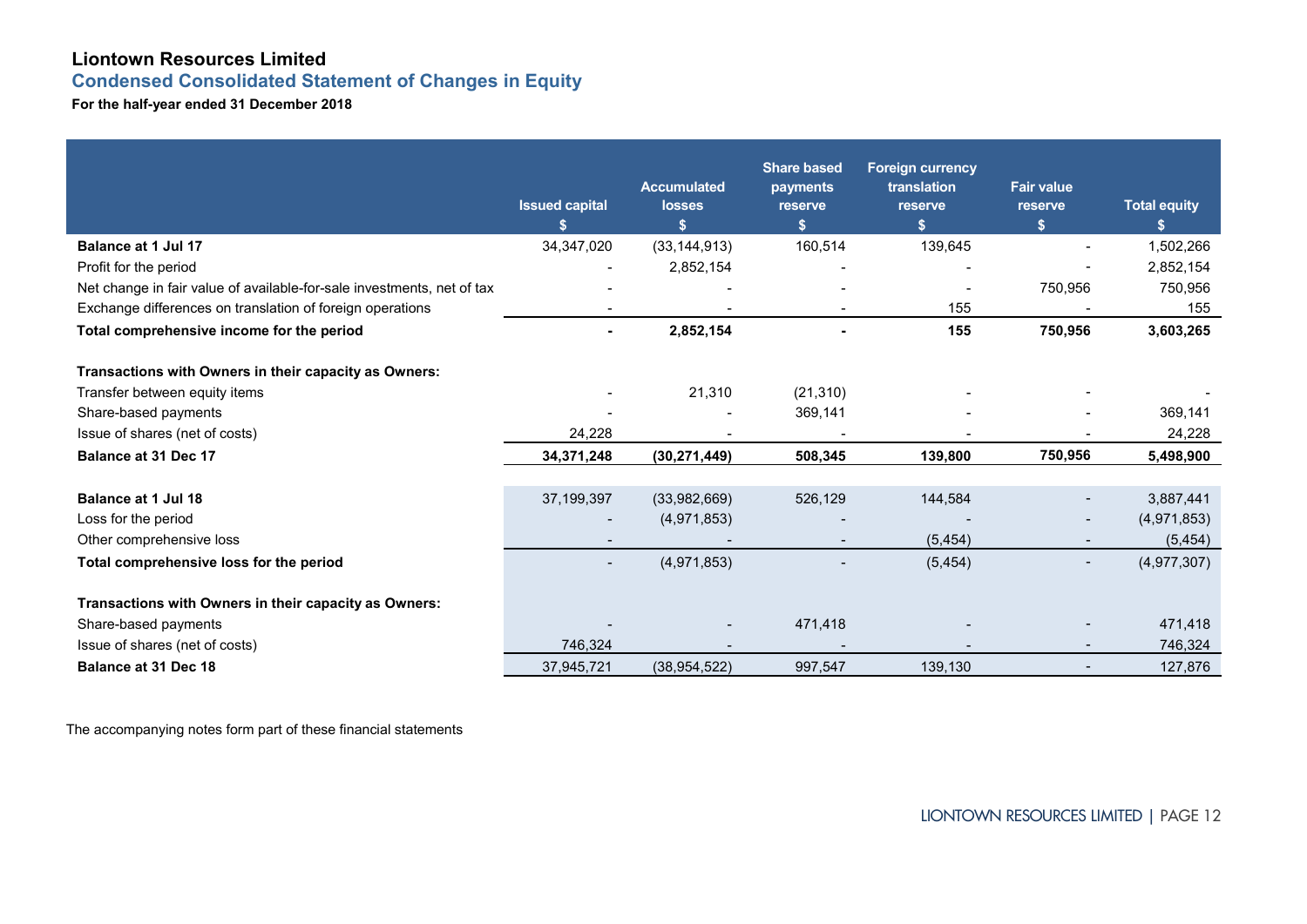# <span id="page-12-0"></span>**Condensed Consolidated Statement of Cash Flows**

**For the half-year ended 31 December 2018**

|                                                                                  | 31 Dec 18<br>\$ | 31 Dec 17  |
|----------------------------------------------------------------------------------|-----------------|------------|
| Cash flows from operating activities                                             |                 |            |
| Cash paid to suppliers and employees                                             | (650, 690)      | (290, 593) |
| Payments for mining exploration and evaluation and business<br>development costs | (2,295,262)     | (555, 742) |
| Proceeds from the sale of mining exploration and evaluation tenements            |                 | 1,525,000  |
| Interest received                                                                | 21,017          | 9,245      |
| Income taxes paid                                                                |                 | (59, 375)  |
| Other                                                                            |                 | 744        |
| Net cash from/(used) in operating activities                                     | (2,924,935)     | 629,279    |
|                                                                                  |                 |            |
| Cash flows from investing activities                                             |                 |            |
| Payments for plant and equipment                                                 | (6,008)         | (10, 264)  |
| Proceeds from sale of investments                                                | 1,090,258       |            |
| Proceeds from sale of plant and equipment                                        |                 | 2,879      |
| Net cash from/(used) in investing activities                                     | 1,084,250       | (7, 385)   |
|                                                                                  |                 |            |
| Cash flows from financing activities                                             |                 |            |
| Proceeds from issue of shares                                                    |                 | 26,250     |
| Payments for share issue costs                                                   | (35,506)        |            |
| Other (bank guarantee)                                                           | (4,400)         |            |
| Net cash from/(used) in financing activities                                     | (39, 906)       | 26,250     |
|                                                                                  |                 |            |
| Net increase /(decrease) in cash and cash equivalents                            | (1,880,591)     | 648,144    |
| Cash and cash equivalents at the beginning of the period                         | 2,856,744       | 1,415,600  |
| Effects of exchange rate fluctuations on cash held                               | 130             | (714)      |
| Cash and cash equivalents at 31 December                                         | 976,283         | 2,063,030  |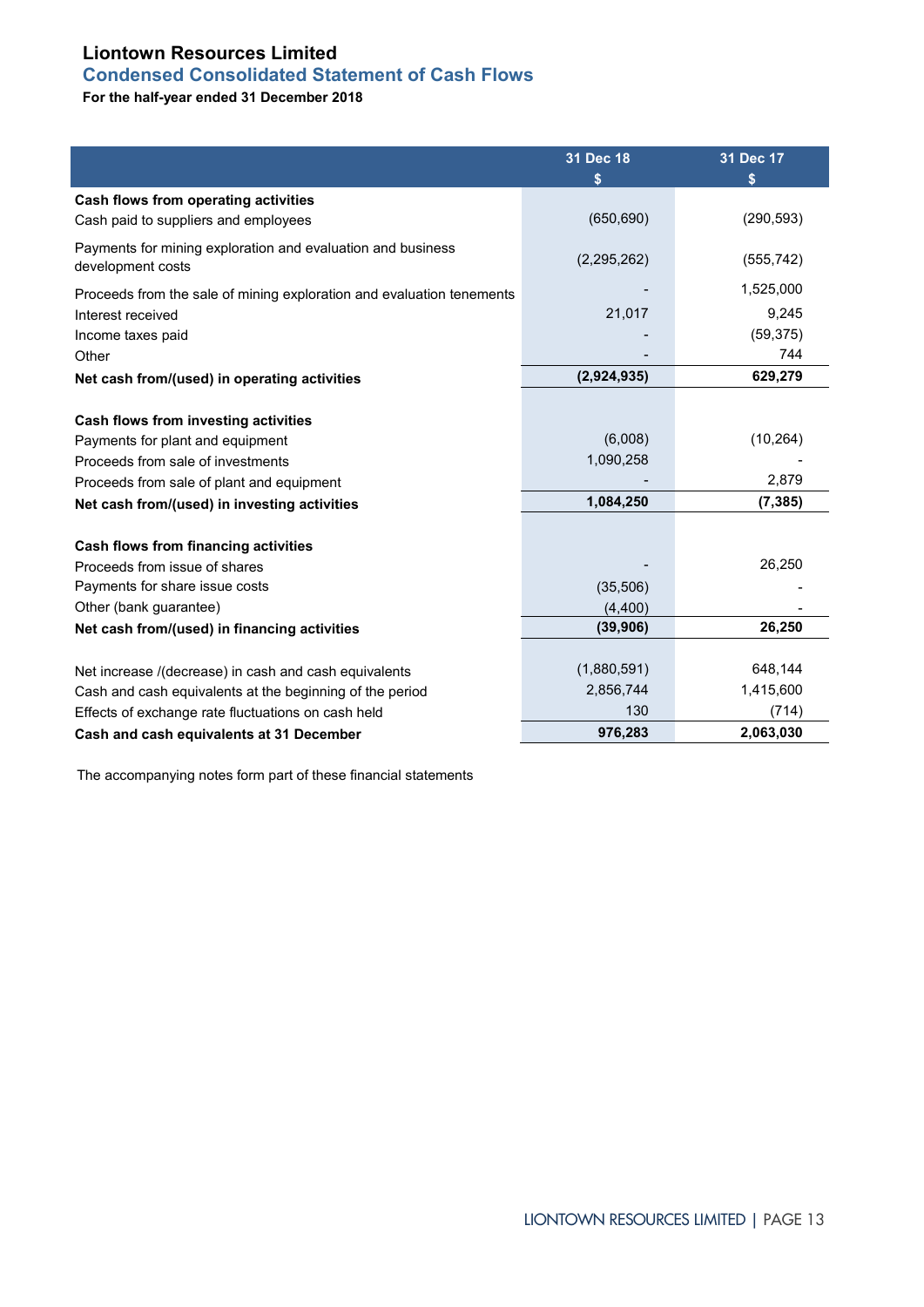<span id="page-13-0"></span>For the half-year ended 31 December 2018

### **1. Significant accounting policies**

## **(a) Statement of compliance**

These interim consolidated financial statements are general purpose financial statements prepared in accordance with the requirements of the Corporations Act 2001, applicable accounting standards including AASB 134 'Interim Financial Reporting', Accounting Interpretations and other authoritative pronouncements of the Australian Accounting Standards Board ('AASB'). Compliance with AASB 134 ensures compliance with IAS 34 'Interim Financial Reporting'.

This condensed half-year report does not include full disclosures of the type normally included in an annual financial report. Therefore, it cannot be expected to provide as full an understanding of the financial performance, financial position and cash flows of the Group as in the full financial report.

It is recommended that this financial report be read in conjunction with the annual financial report for the year ended 30 June 2018 and any public announcements made by Liontown Resources Limited during the half-year in accordance with continuous disclosure requirements arising under the Corporations Act 2001 and the ASX Listing Rules.

The accounting policies and methods of computation adopted in the preparation of the interim financial statements are consistent with those followed in the preparation of the Group's annual financial statements for the year ended 30 June 2018, except for the impact of the new Standards and Interpretations effective 1 January 2018 disclosed in section 1(d) These accounting policies are consistent with Australian Accounting Standards and with International Financial Reporting Standards.

### **(b) Basis of preparation**

The interim report has been prepared on a historical cost basis. Cost is based on the fair value of the consideration given in exchange for assets. The Group is domiciled in Australia and all amounts are presented in Australian dollars, unless otherwise noted.

### **(c) Significant accounting judgments and key estimates**

The preparation of interim financial reports requires management to make judgments, estimates and assumptions that affect the application of accounting policies and the reported amounts of assets, liabilities, income and expense. Actual results may differ from these estimates.

In preparing this interim report, the significant judgments made by management in applying the Group's accounting policies and the key sources of estimation uncertainty were the same as those that applied to the financial report for the year ended 30 June 2018.

### **(d) Adoption of new and revised Accounting Standards**

### *Standards and Interpretations applicable to 31 December 2018*

In the period ended 31 December 2018, the Directors have reviewed all of the new and revised Standards and Interpretations issued by the AASB that are relevant to the Company and effective for the current reporting period. As a result of this review, the Group has initially applied AASB 9 and AASB 15 from 1 July 2018. Due to the transition methods chosen by the Group in applying AASB 9 and AASB 15, comparative information throughout the interim financial statements has not been restated to reflect the requirements of the new standards.

### **AASB 9 Financial Instruments**

AASB 9 replaces AASB 139 Financial Instruments: Recognition and Measurement and makes changes to a number of areas including classification of financial instruments, measurement, impairment of financial assets and hedge accounting model.

Financial instruments are classified as either held at amortised costs or fair value. Financial instruments are carried at amortised cost if the business model concept can be satisfied.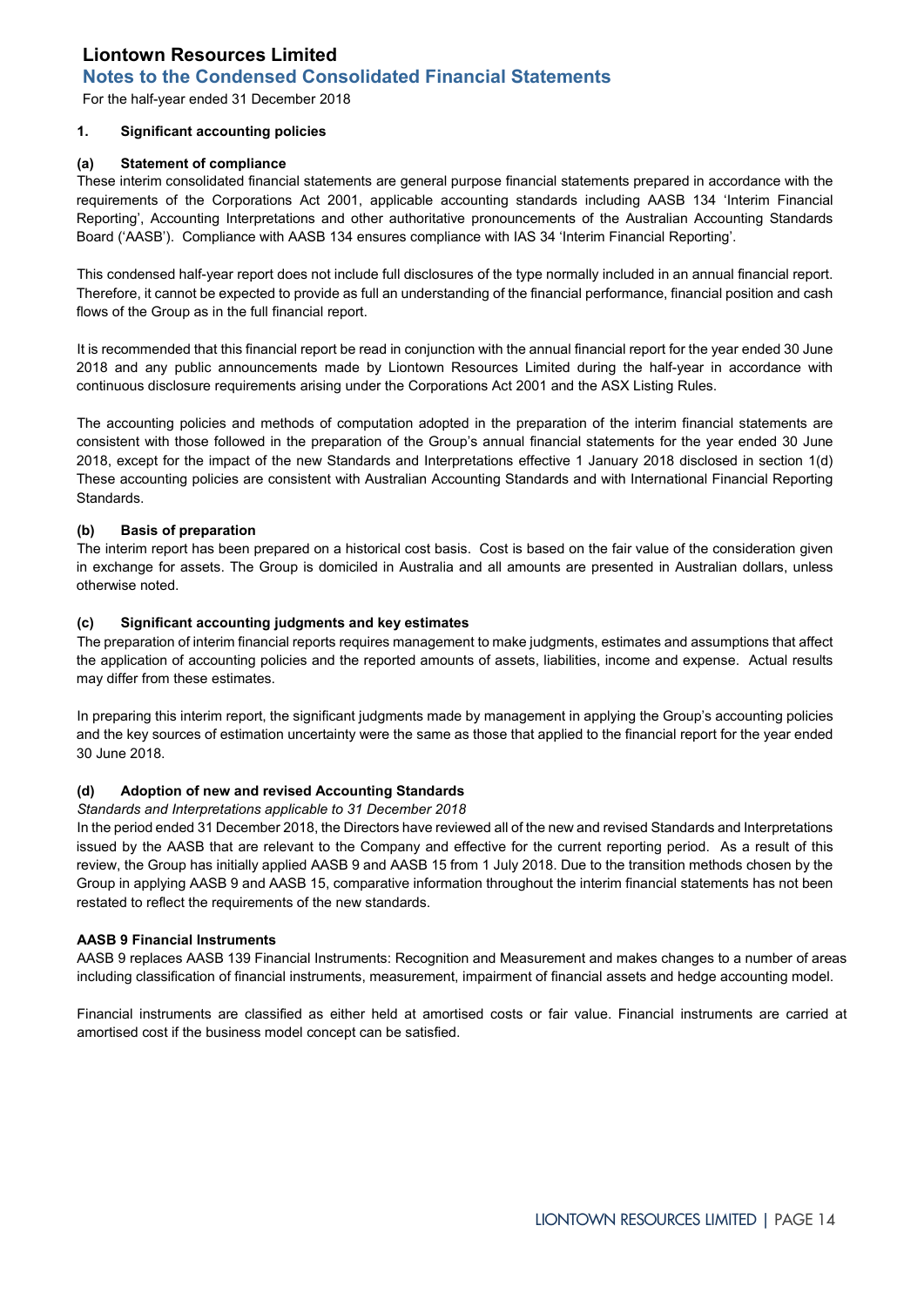**For the half-year ended 31 December 2018**

### **1. Significant accounting policies (continued)**

### **(d) Adoption of new and revised Accounting Standards (continued)**

All equity instruments are carried at fair value and the cost exemption under AASB 139 which was used where it was not possible to reliably measure the fair value of an unlisted entity has been removed. Equity instruments which are non-derivative and not held for trading may be designated as fair value through other comprehensive income (FVOCI). Previously classified available-for-sale investments, now carried at fair value are exempt from impairment testing and gains or losses on sale are no longer recognised in profit or loss.

The AASB 9 impairment model is based on expected loss on day 1 rather than needing the evidence of an incurred loss, this is likely to cause earlier recognition of bad debt expenses. Most financial instruments held at fair value are exempt from impairment testing.

The Group has applied AASB 9 retrospectively, with the effect of initially applying this standard recognised at the date of initial application, being 1 July 2018 and has elected not to restate comparative information. Accordingly, the information presented for 31 December 2017 and 30 June 2018 has not been restated.

On initial application date, an election has been made to designate available for sale financial instruments that are nonderivative equity instruments held for trading as fair value through profit or loss (FVTPL).

There is no material impact to profit or loss or net assets on the adoption of this new standard in the current or comparative periods, other than the effect of recording fair value losses during the current period in profit or loss as opposed to disclosing these as part of other comprehensive income/loss.

### **AASB 15 Revenue from Contracts with Customers**

As the Group has negligible revenue, there is no material impact to profit or loss or net assets on the adoption of this new standard in the current or comparative periods.

### *Standards and Interpretations in issue not yet adopted*

The Directors have also reviewed all Standards and Interpretations in issue not yet adopted for the period ended 31 December 2018. As a result of this review the Directors have determined that there is no material impact of the Standards and Interpretations in issue not yet adopted on the Company and, therefore, no change is necessary to Group accounting policies.

AASB 16 Leases could have an effect on future periods, however as the Group has no leases in place with terms longer than 12 months, it is not anticipated that AASB 16 will have an immediate effect on profit or loss or net assets.

### **(e) Going Concern**

Notwithstanding the Group's negligible net assets at balance date, the Directors have prepared the financial report on a going concern basis as they are confident that as a result of the placement funds of \$3 million received subsequent to balance date, the planned further placement to directors or their associates, the partially underwritten non-renounceable pro-rata rights issue currently being undertaken to raise up to an additional \$4.53 million subsequent to balance date, and the ability to defer discretionary spending as required, the Group will have sufficient funds to remain a going concern for at least 12 months from the date of signing this financial report.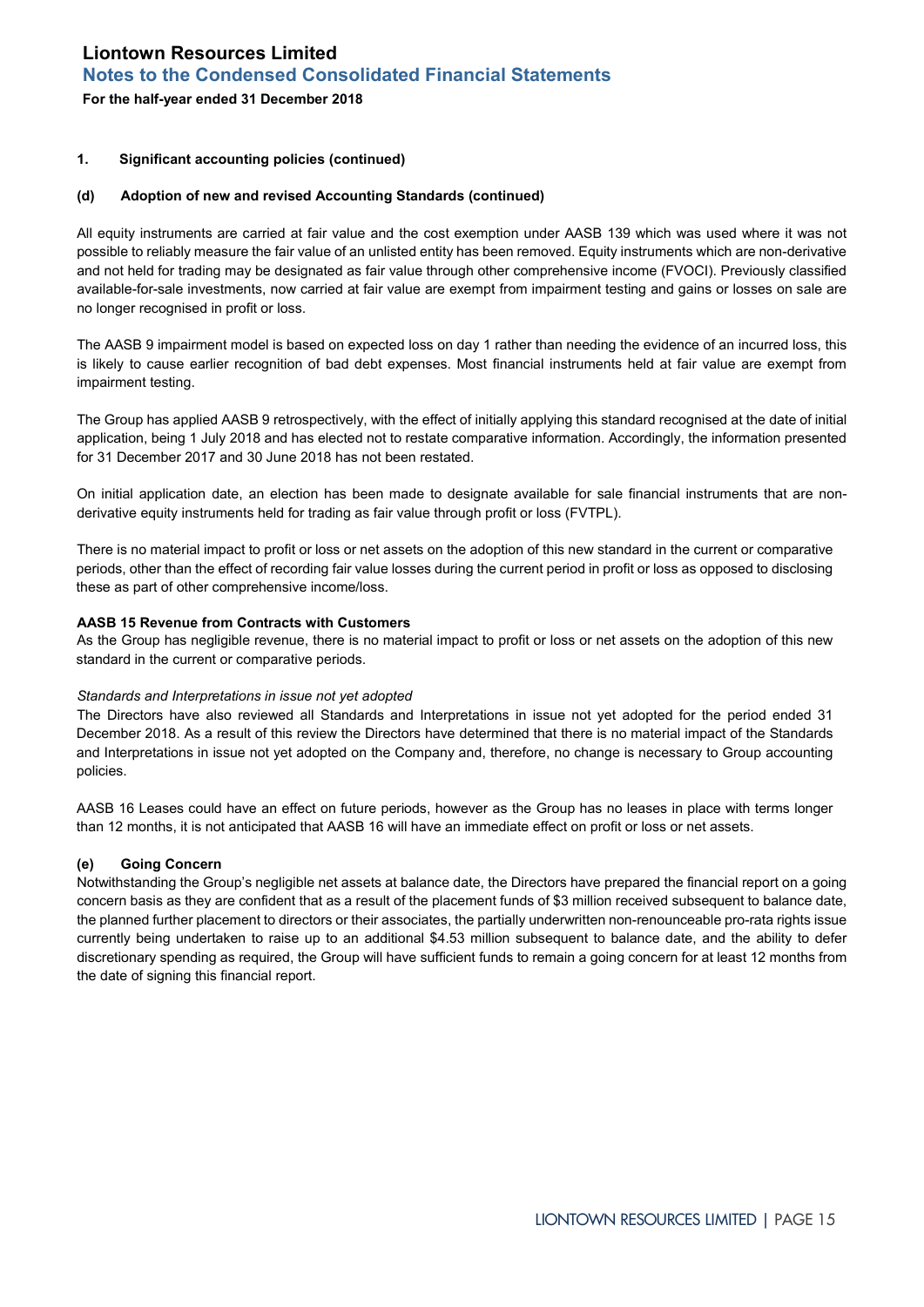## **For the half-year ended 31 December 2018**

## **2. Segment reporting**

The Group has identified its operating segments based on internal reports that are reviewed and used by the Board of Directors in assessing performance and in determining the allocation of resources.

The operating segments are identified by management based on the allocation of costs; whether they are corporate related costs or exploration and evaluation costs. Results of both segments are reported to the Board of Directors at each board meeting.

|                             | <b>Exploration and</b><br><b>Evaluation</b> |            | Corporate     |            | <b>Total</b> |            |
|-----------------------------|---------------------------------------------|------------|---------------|------------|--------------|------------|
|                             | 31 Dec 18                                   | 31 Dec 17  | 31 Dec 18     | 31 Dec 17  | 31 Dec 18    | 31 Dec 17  |
|                             | \$                                          | \$         | \$            | \$         | \$           | \$         |
| Revenue                     |                                             | 1,553      | 1,450         |            | 1,450        | 1,553      |
| Net fair value loss on fair |                                             |            | (139, 012)    |            | (139, 012)   |            |
| value of equity             |                                             |            |               |            |              |            |
| instruments designated      |                                             |            |               |            |              |            |
| though FVTPL                |                                             |            |               |            |              |            |
| Proceeds from sale of       |                                             |            |               |            |              |            |
| exploration and             |                                             |            |               |            |              |            |
| evaluation tenements        |                                             | 3,814,297  |               |            |              | 3,814,297  |
| Exploration and evaluation  |                                             |            |               |            |              |            |
| expenditure expensed as     |                                             |            |               |            |              |            |
| incurred                    | (3,612,032)                                 | (505, 223) |               |            | (3,612,032)  | (505, 223) |
| <b>Business development</b> |                                             |            |               |            |              |            |
| costs                       | (57)                                        | (47, 655)  |               |            | (57)         | (47, 655)  |
| Corporate and               |                                             |            |               |            |              |            |
| administrative expenses     |                                             |            | (725, 225)    | (276, 563) | (725, 225)   | (276, 563) |
| Share based payments        |                                             |            | (471, 418)    | (369, 141) | (471, 418)   | (369, 141) |
| Fixed assets written off    |                                             |            | (4, 595)      |            | (4, 595)     |            |
| Depreciation                |                                             |            | (5, 575)      | (3,779)    | (5, 575)     | (3,779)    |
| Segment net profit/(loss)   |                                             |            |               |            |              |            |
| before tax                  | (3,612,089)                                 | 3,262,972  | (1, 344, 375) | (649, 483) | (4,956,464)  | 2,613,489  |
| <b>Unallocated</b>          |                                             |            |               |            |              |            |
| income/(expenses)           |                                             |            |               |            |              |            |
| Net financing income        |                                             |            |               |            | 20,534       | 13,195     |
| Impairment on loan          |                                             |            |               |            | (35, 923)    |            |
| Profit/(Loss) before        |                                             |            |               |            |              |            |
| income tax                  |                                             |            |               |            | (4,971,853)  | 2,626,684  |
|                             | <b>Exploration and</b>                      |            | Corporate     |            | <b>Total</b> |            |
|                             | <b>Evaluation</b>                           |            |               |            |              |            |
|                             | 31 Dec 18                                   | 30 Jun 18  | 31 Dec 18     | 30 Jun 18  | 31 Dec 18    | 30 Jun 18  |
| <b>Segment assets:</b>      | \$                                          | \$         | \$            | \$         | \$           | \$         |
| Other                       | 27,001                                      | 39,788     | 81,576        | 1,290,147  | 108,577      | 1,329,935  |
|                             |                                             |            |               |            |              |            |
| Unallocated assets          |                                             |            |               |            | 1,193,283    | 3,083,450  |
| <b>Total assets</b>         |                                             |            |               |            | 1,301,860    | 4,413,385  |
|                             |                                             |            |               |            |              |            |
| <b>Segment liabilities</b>  | 848,080                                     | 378,931    | 325,904       | 147,013    | 1,173,984    | 525,944    |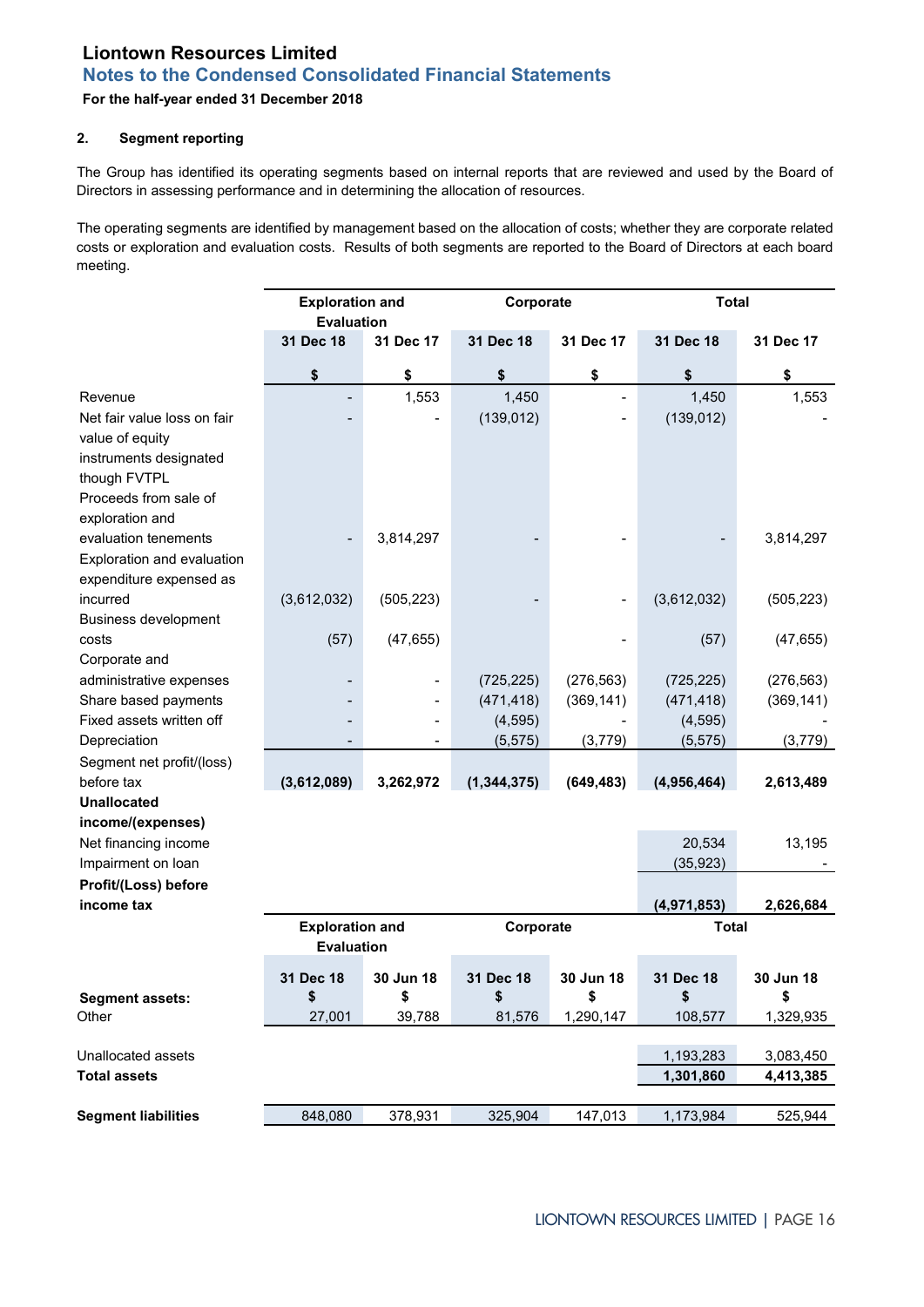## **For the half-year ended 31 December 2018**

### **3. Revenue and expenses**

The following revenue and expense items are relevant in explaining the financial performance for the half-year:

|     |                                                  | 31 Dec 18 | 31 Dec 17 |
|-----|--------------------------------------------------|-----------|-----------|
|     |                                                  |           |           |
| (a) | <b>Revenue</b>                                   |           |           |
|     | Insurance refund                                 |           | 746       |
|     | Profit on sale of plant and equipment            |           | 807       |
|     | Visa Rewards Credit                              | 1,450     |           |
|     |                                                  | 1,450     | 1,553     |
|     |                                                  |           |           |
| (b) | Proceeds from sale of exploration and evaluation | 31 Dec 18 | 31 Dec 17 |
|     | tenements                                        |           |           |
|     | Bynoe Lithium Project <sup>1</sup>               |           | 3,579,297 |
|     | Kathleen Valley Tenements <sup>2</sup>           |           | 235,000   |
|     |                                                  |           | 3,814,297 |

<sup>1</sup> In November 2017, the Company completed the sale of its Bynoe Lithium Project in the Northern Territory to Core Lithium Limited (formerly Core Exploration Limited) ("Core"). Consideration for the sale was as follows:

- \$1,500,000 in cash;
- 39,232,025 Core Shares (subject to certain escrow restrictions); and
- A contingent payment of \$1,500,000 in cash or Core shares (at Core's election) upon Core defining a JORC compliant Mineral resource totalling 5 million tonnes within Liontown's Bynoe tenure.

At the date of sale, the fair value of the Core shares received as part consideration was \$2,079,297.

<sup>2</sup> During this period the Company divested seven non-core mining leases at its Kathleen Valley Project to Bellevue Gold Limited (formerly Draig Resources Limited) ("Bellevue Gold ") in consideration for 1,000,000 Bellevue Gold shares and \$25,000 cash.

At the date of sale, the fair value of the Bellevue Gold shares received as part consideration was \$210,000.

|     |                                                 | 31 Dec 18                | 31 Dec 17 |
|-----|-------------------------------------------------|--------------------------|-----------|
| (c) | <b>Exploration and evaluation expenditure</b>   | \$                       | \$        |
|     | Australia                                       |                          |           |
|     | Toolebuc Vanadium<br>$\overline{\phantom{a}}$   | 55,847                   | 27,917    |
|     | Kathleen Valley<br>$\overline{\phantom{a}}$     | 1,524,409                | 83,331    |
|     | <b>Buldania</b><br>$\qquad \qquad \blacksquare$ | 1,401,932                | 68,339    |
|     | Norcott<br>$\blacksquare$                       | 7,758                    | 18,583    |
|     | Killaloe<br>$\overline{\phantom{a}}$            | 599,395                  |           |
|     | Other<br>$\overline{\phantom{a}}$               | 14,206                   | 137,120   |
|     |                                                 | 3,603,547                | 335,290   |
|     |                                                 |                          |           |
|     | Tanzania                                        |                          |           |
|     | Jubilee Reef<br>$\overline{\phantom{a}}$        | 8,485                    | 71,715    |
|     | Mohanga<br>$\overline{\phantom{a}}$             |                          | 97,399    |
|     | Other<br>$\blacksquare$                         | $\overline{\phantom{a}}$ | 819       |
|     |                                                 | 8,485                    | 169,933   |
|     |                                                 | 3,612,032                | 505,223   |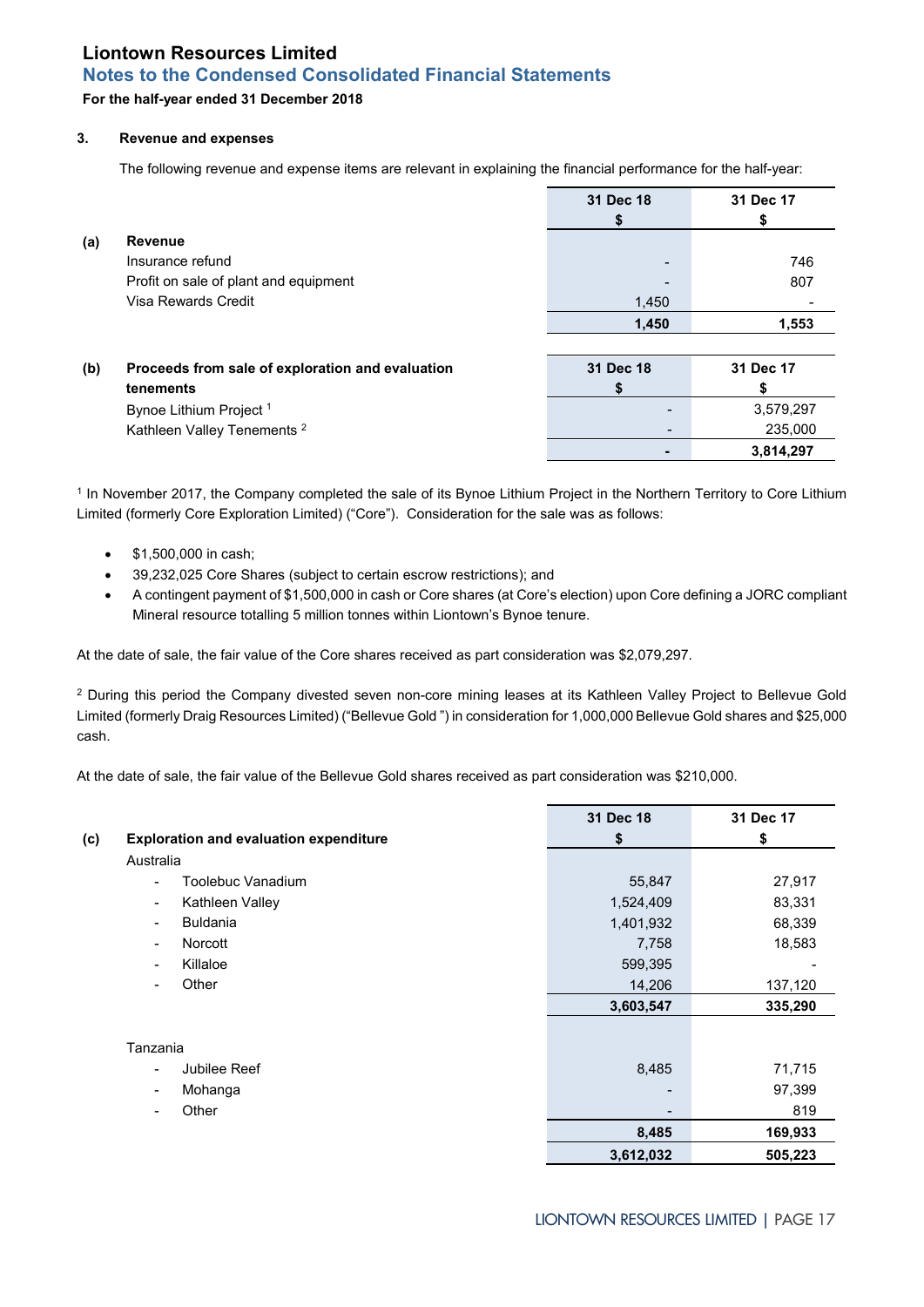# **Notes to the Condensed Consolidated Financial Statements**

## **For the half-year ended 31 December 2018**

| 3.             | Revenue and expenses (continued)                                 |                |            |
|----------------|------------------------------------------------------------------|----------------|------------|
|                |                                                                  | 31 Dec 18      | 31 Dec 17  |
| (d)            | Corporate administrative expenses                                | \$             | \$         |
|                | Insurance                                                        | 21,276         | 11,711     |
|                | Legal fees                                                       | 29,959         | 2,130      |
|                | Office costs - corporate service charge and                      |                |            |
|                | reimbursements                                                   | 67,995         | 33,000     |
|                | Conferences, promotions and investor relations                   | 151,471        | 8,720      |
|                | Regulatory and compliance                                        | 73,974         | 52,981     |
|                | Other                                                            | 37,976         | 19,986     |
|                |                                                                  | 382,651        | 128,528    |
|                |                                                                  |                |            |
|                | <b>Personnel expenses</b><br>Directors' fees, wages and salaries | 628,421        | 285,707    |
|                | Other associated personnel expenses                              | 17,100         | 941        |
|                | Annual leave and long service leave                              | 48,360         | 704        |
|                | Salaries and wages transferred to exploration                    |                |            |
|                | expenditure                                                      | (351, 307)     | (139, 317) |
|                |                                                                  | 342,574        | 148,035    |
|                |                                                                  | 725,225        | 276,563    |
|                |                                                                  |                |            |
| 4.             | Income tax benefit                                               |                |            |
|                |                                                                  | 31 Dec 18      | 31 Dec 17  |
|                |                                                                  | \$             | \$         |
|                | Current income tax benefit                                       |                | 284,845    |
|                | Under provision of prior year tax                                |                | (59, 375)  |
|                |                                                                  | $\blacksquare$ | 225,470    |
| 5.             | <b>Other financial assets</b>                                    |                |            |
|                |                                                                  |                |            |
|                |                                                                  | 31 Dec 18      | 30 Jun 18  |
|                |                                                                  | \$             | \$         |
| <b>Current</b> |                                                                  |                |            |
|                | Core Lithium Limited (ASX:CXO) <sup>1</sup>                      |                | 1,229,270  |
|                |                                                                  |                | 1,229,270  |

<sup>1</sup> During the current period, the Company sold all its remaining 26,154,683 shares in Core Lithium Limited (formerly Core Exploration Limited) for a sale price of \$0.042 per share, resulting in net proceeds of \$1,090,258.

The fair value movement in the asset during the period was a loss of \$139,012 which has been recognised in the Consolidated Statement of Comprehensive Income.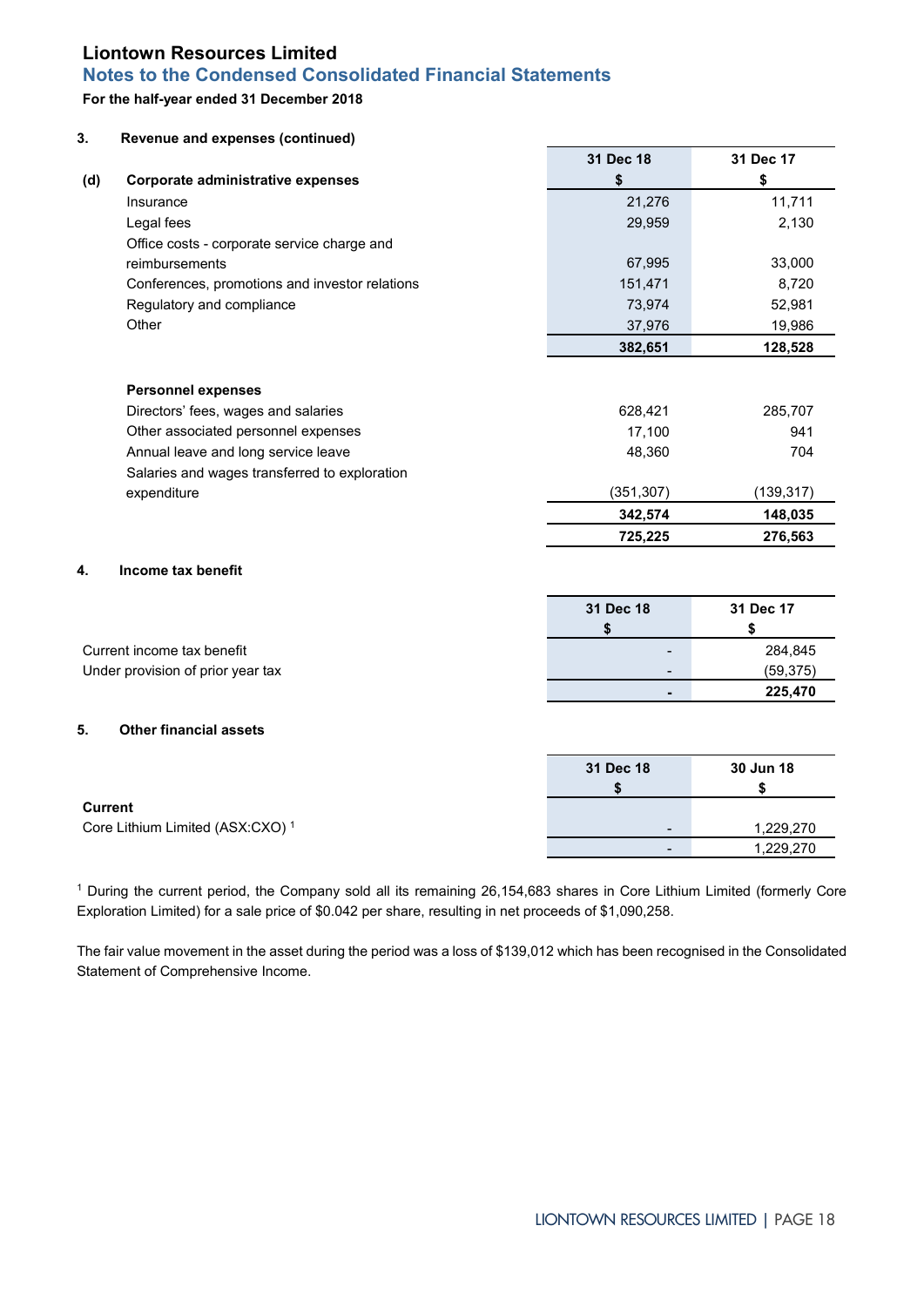# **For the half-year ended 31 December 2018**

### **6. Issued capital**

| Issued and fully paid ordinary shares | 31 Dec 18<br>No.<br>1,133,987,460 | 30 Jun 18<br>No.<br>1,103,987,460 |                |              |
|---------------------------------------|-----------------------------------|-----------------------------------|----------------|--------------|
| Movements in ordinary shares on       | 6 months to                       |                                   | <b>Year to</b> |              |
| issue                                 | 31 Dec 18                         |                                   | 30 Jun 18      |              |
|                                       | No.                               |                                   | No.            |              |
| Balance at 1 July                     | 1,103,987,460                     | 37,199,397                        | 990,340,635    | 34, 347, 020 |
| Rights issues and placements          |                                   |                                   | 111, 111, 111  | 3,000,000    |
| Issue of share for Killaloe           |                                   |                                   |                |              |
| acquisition $1$                       | 20,000,000                        | 520,000                           |                |              |
| Issue of shares for Buldania ML       |                                   |                                   |                |              |
| Lithium rights <sup>2</sup>           | 10,000,000                        | 240,000                           |                |              |
| Issue of shares for unlisted options  |                                   |                                   | 750,000        | 26,250       |
| <b>Issue of shares for Norcott</b>    |                                   |                                   |                |              |
| acquisition                           |                                   |                                   | 1,785,714      | 50,000       |
| Less share issue costs                |                                   | (13, 676)                         |                | (223,873)    |
| Balance at end of period              | 1,133,987,460                     | 37,945,721                        | 1,103,987,460  | 37, 199, 397 |

1 During the half year the Company issued a total of 20,000,000 fully paid ordinary shares to Matsa Resources Limited (ASX: MAT) in consideration for the acquisition of the Killaloe Project.

2 In November 2018, the Company issued 10,000,000 fully paid ordinary shares to Avoca Resources Pty Ltd a wholly owned subsidiary of Westgold Resources Limited (ASX:WGX) to incorporate granted Mining Lease (M6/647) into the existing Buldania Lithium Rights Agreement.

## **7. Share options and performance rights**

|                                                              | 6 months to<br>31 Dec 18<br>No. | <b>Year to</b><br>30 Jun 18<br>No. |
|--------------------------------------------------------------|---------------------------------|------------------------------------|
| <b>Share options</b>                                         |                                 |                                    |
| Movements in unlisted options over ordinary shares on issue: |                                 |                                    |
| At 1 July                                                    | 33,750,000                      | 10,800,000                         |
| Options lapsed/expired                                       | -                               | (750,000)                          |
| Options exercised                                            | -                               | (750,000)                          |
| Options granted                                              | 25,750,000                      | 24,450,000                         |
| Total share options on issue                                 | 59,500,000                      | 33,750,000                         |

On 28 November 2018, 14,000,000 share options were granted to Directors following shareholder approval at the 2018 Annual General Meeting. In addition, during the half year, a total of 11,750,000 share options were granted to employees and a consultant under the terms of the Company's Employee Securities Incentive Plan.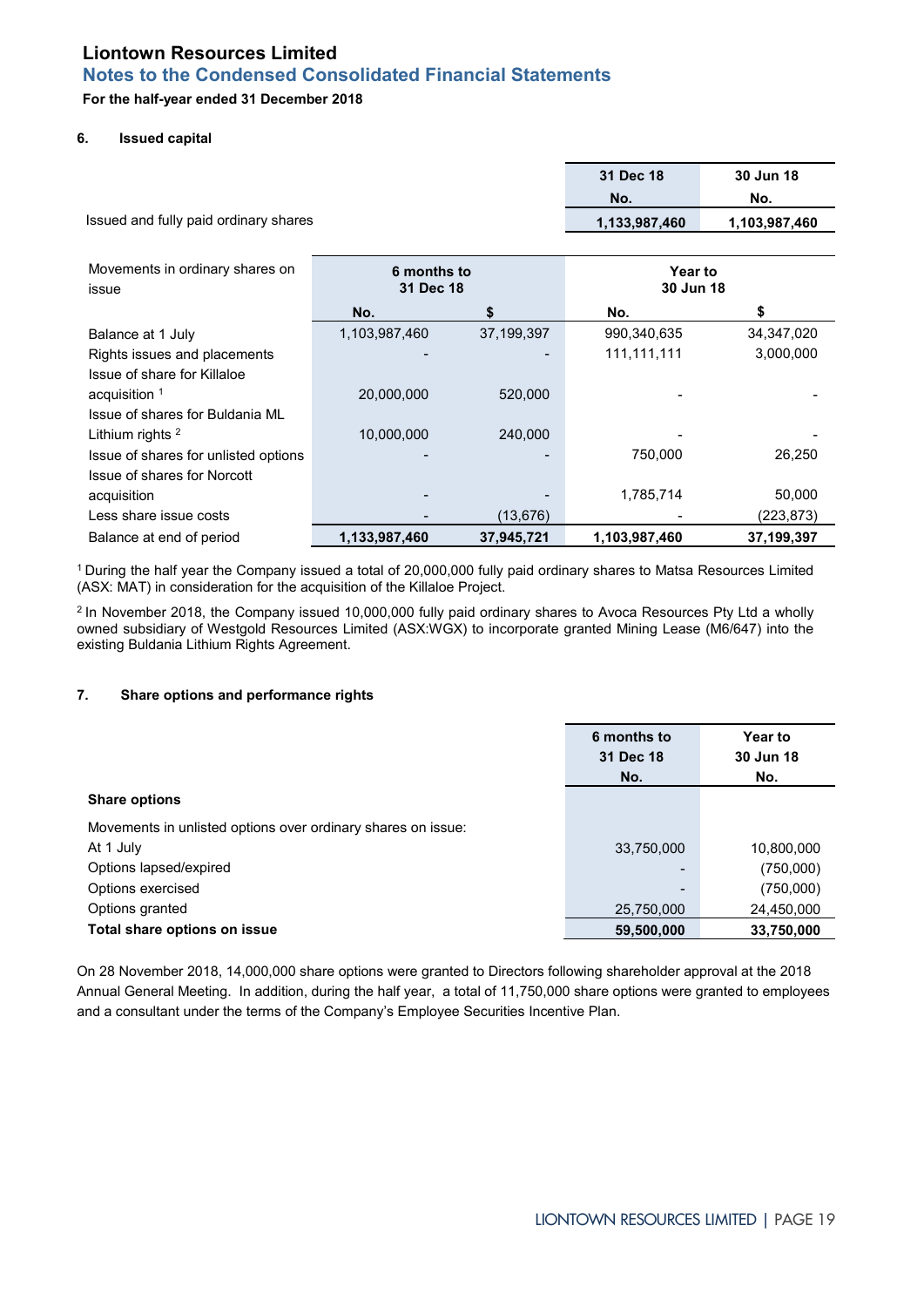# **Notes to the Condensed Consolidated Financial Statements**

# **For the half-year ended 31 December 2018**

# **7. Share options and performance rights (continued)**

The fair value of options granted was determined using a Black Scholes pricing model. The following table provides the assumptions made in determining the fair value of the options granted during the half year:

|                                                                                               | 6 months to  |
|-----------------------------------------------------------------------------------------------|--------------|
|                                                                                               | 31 Dec 18    |
| Share price at grant date (weighted average)                                                  | \$0.028      |
| Exercise price (weighted average)                                                             | \$0.036      |
| Expected volatility                                                                           | 100%         |
| Expected life (expressed as weighted average used in the modelling under Black Scholes option |              |
| pricing model)                                                                                | 4.33 years   |
| Vesting period (weighted average)                                                             | $0.33$ years |
| Expected dividends                                                                            | Nil          |
| Risk-free interest rate (weighted average)                                                    | 2.12%        |

Share options are granted under service conditions. Non-market performance conditions are not taken into account in the grant date fair value measurement of the services rendered.

|                                           | 6 months to<br>31 Dec 18<br>No. | <b>Year to</b><br>30 Jun 18<br>No. |
|-------------------------------------------|---------------------------------|------------------------------------|
| <b>Performance rights</b>                 |                                 |                                    |
| Movements in performance rights on issue: |                                 |                                    |
| At 1 July                                 | $\overline{\phantom{a}}$        |                                    |
| Rights granted                            | 1,000,000                       |                                    |
| Total performance rights on issue         | 1,000,000                       |                                    |

On 14 September 2018, 1,000,000 performance rights were granted to a consultant to vest upon the consultant meeting certain objectives. These performance rights expire on 13 September 2020 and have a nil exercise price. The fair value of the performance rights granted was determined using the share price at grant date being \$0.027.

Performance rights contain non-market performance conditions. Non-market performance conditions are not taken into account in the grant date fair value measurement of the services rendered.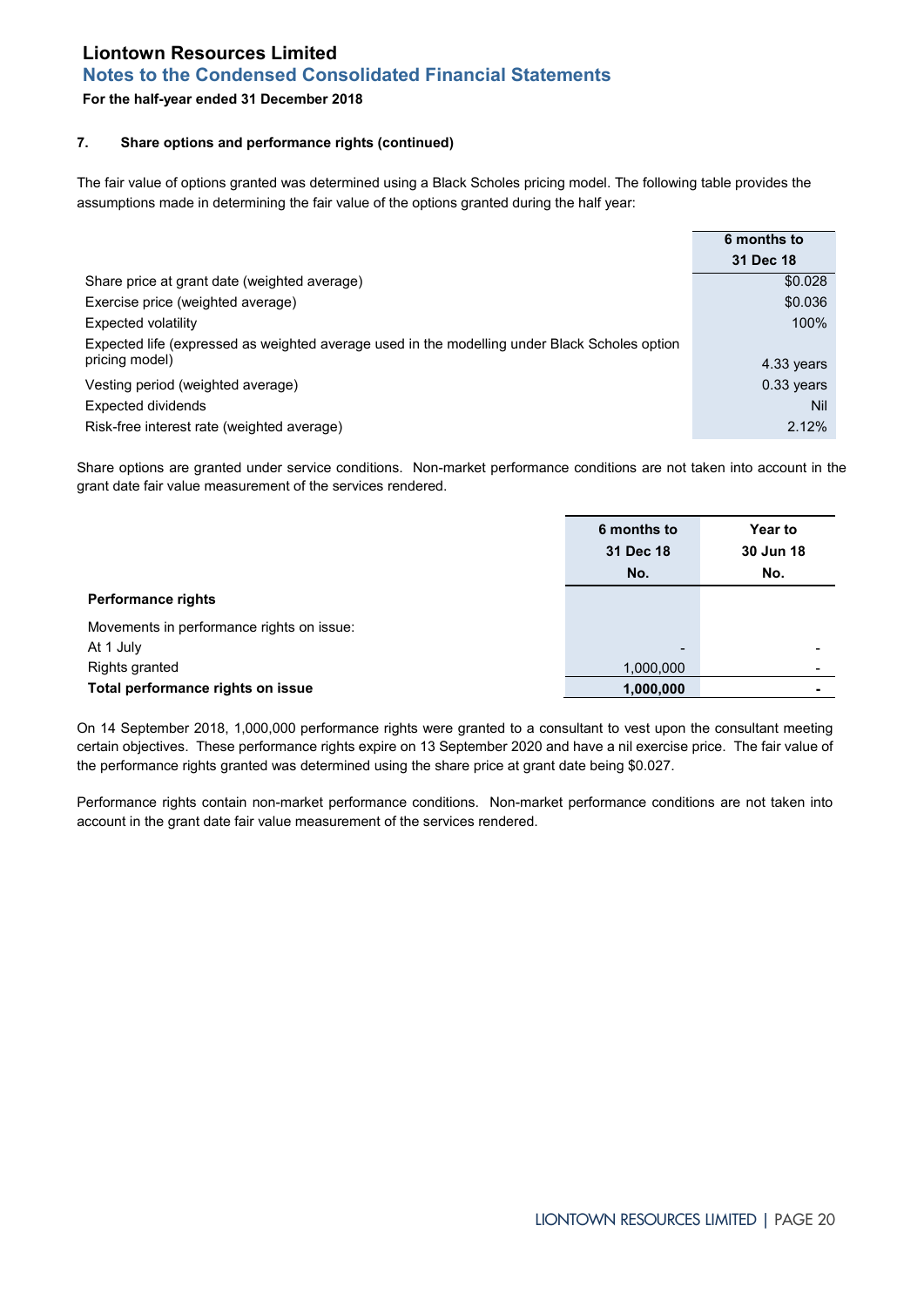## **For the half-year ended 31 December 2018**

#### **8. Related Parties**

Key management personnel compensation is as follows:

|                              | 6 months to<br>31 Dec 18 | 6 months to<br>31 Dec17 |
|------------------------------|--------------------------|-------------------------|
|                              |                          |                         |
| Short-term employee benefits | 238,722                  | 156,719                 |
| Post-employment benefits     | 12.116                   | 14.227                  |
| Equity-settled transactions  | 311.708                  | 365.092                 |
|                              | 562.546                  | 536.038                 |

#### **Other related parties transactions**

The group receives corporate services including office rent and facilities, management, and communications services under a Corporate Services Agreement with Chalice Gold Mines Limited. Mr Goyder is a Director of Chalice Gold Mines Limited. Amounts billed are based on a proportionate share of the cost to Chalice Gold Mines Limited of providing the services and have normal payment terms. The total amount invoiced during the period was \$66,000 (six months ended 31 December 2017: \$33,000).

The Group receives database management and field services from related parties of the Managing Director, Mr Richards. Amounts paid are on normal commercial terms. The total amount invoiced during the period was \$54,145 (six months ended 31 December 2017: \$ 6,006)

Amounts payable to key management personnel at reporting date arising from these transactions was \$11,958 (31 December 2017: \$5,631).

### **9. Events Subsequent to Reporting Date**

In February 2019 the Company completed a capital raising consisting of a placement to institutional and sophisticated investors of 150,000,000 shares at 2 cents each to raise a total of \$3,000,000. It is also intended that the Directors or their associates will subscribe for an additional 17,500,000 Shares on the same terms as the placement to raise a further \$350,000 (in addition to the placement), subject to the receipt of shareholder approval at a general meeting to be convened shortly.

The Company is also currently in the process of completing a partially underwritten 1-for-5 non-renounceable rights issue to eligible shareholders at 2 cents for each new share to raise \$4,535,590 before issue costs.

The Company has agreed to issue the underwriters an aggregate of up to 15,000,000 Options exercisable at \$0.035 each on or before the date that is 3 years after the date of issue, as partial consideration for the services provided in connection with the placement and the rights issue.

There are no other significant events after balance date that required disclosure in this report.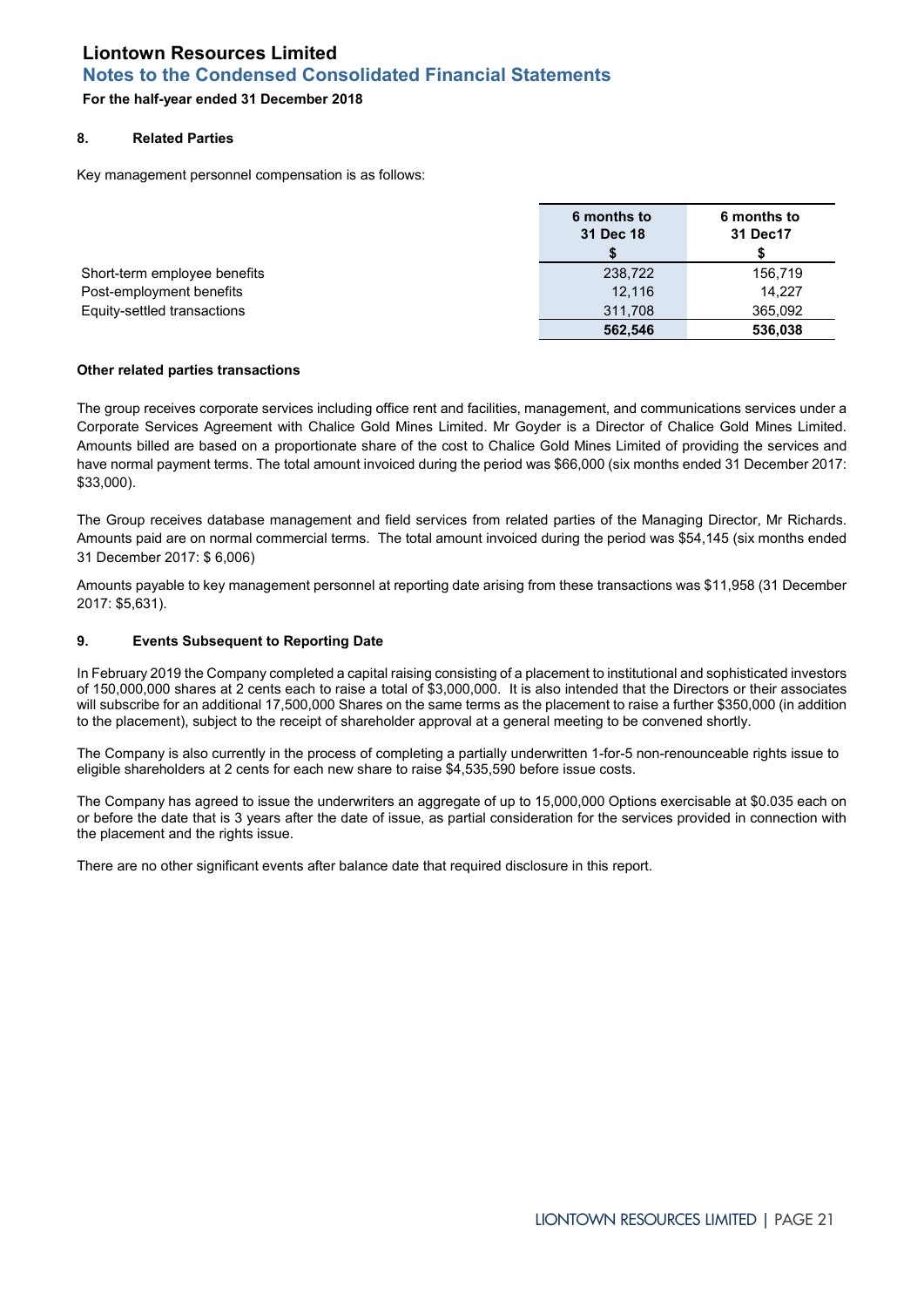## **For the half-year ended 31 December 2018**

#### **10. Exploration commitments**

In order to maintain current rights of tenure to exploration tenements, the Group is required to perform minimum exploration work to meet the minimum expenditure requirements specified by various governments. These obligations are subject to renegotiation when application for a mining lease is made and at other times. The amounts stated are based on the maximum commitments. The Group may in certain situations apply for exemptions under relevant mining legislation. These obligations are not provided for in the financial report and are payable:

Within 1 year Within  $2 - 5$  years Later than 5 years

| 31 Dec 18 |
|-----------|
| S         |
| 382.929   |
| 1,350,240 |
| 1,652,314 |
| 3.385.483 |

#### **11. Contingent liabilities**

There has been no change in contingent liabilities since the last annual reporting date.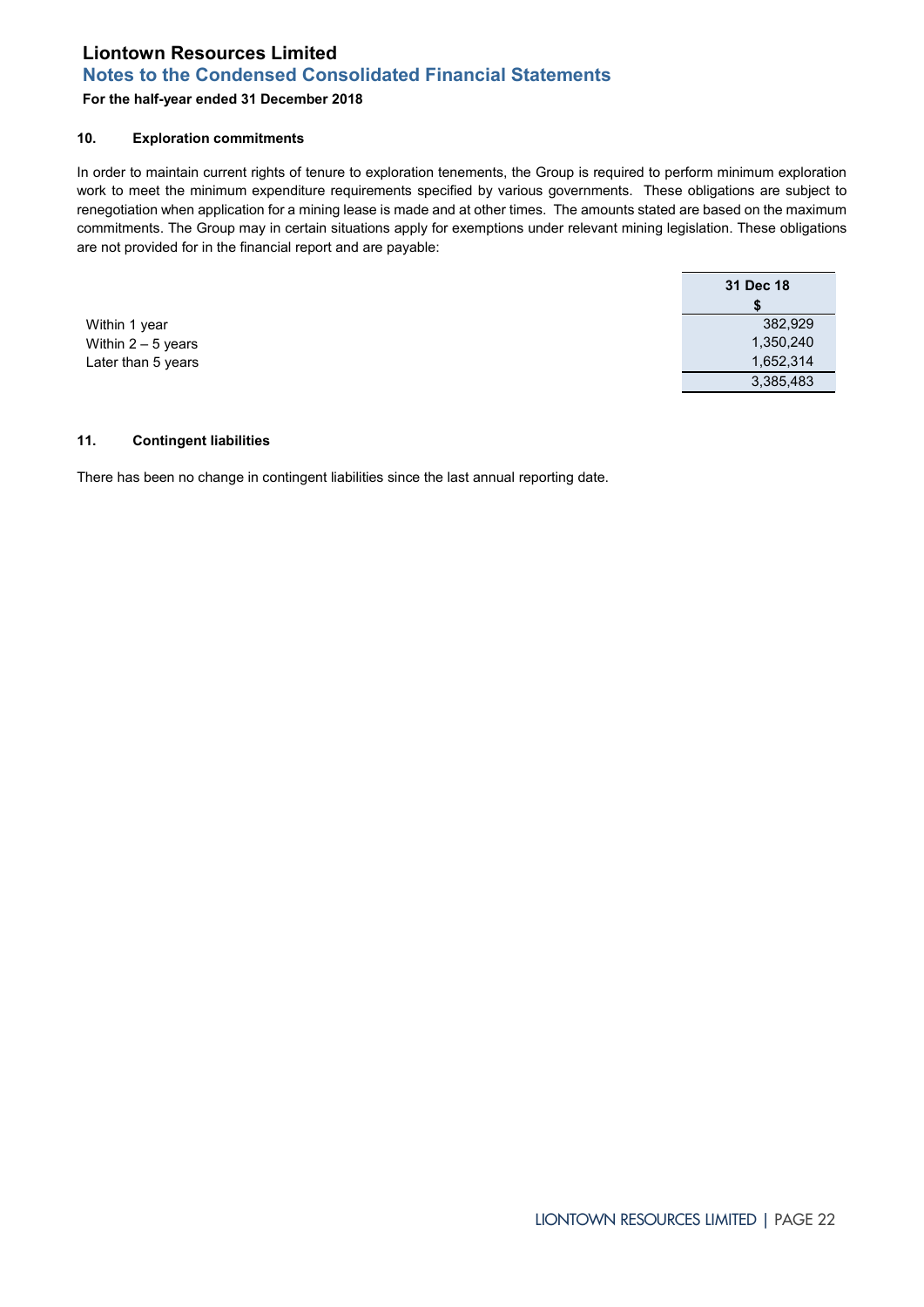## <span id="page-22-0"></span>**Liontown Resources Limited Directors' Declaration**

In the opinion of the directors of Liontown Resources Limited ('the Company'):

- 1. The attached financial statements and notes thereto are in accordance with the Corporations Act 2001 including:
	- a. complying with Accounting Standards, the Corporations Regulations 2001 and other mandatory professional reporting requirements; and
	- b. giving a true and fair view of the Group's financial position as at 31 December 2018 and of its performance for the half-year then ended.
- 2. There are reasonable grounds to believe that the Company will be able to pay its debts as and when they become due and payable.

This declaration has been made after receiving the declarations required to be made to the Directors in accordance section 303(5) of the Corporations Act 2001 for the half-year ended 31 December 2018.

This declaration is signed in accordance with a resolution of the board of Directors.

Dated this14th day of March 2019

Darof Adrady

David Richards Managing Director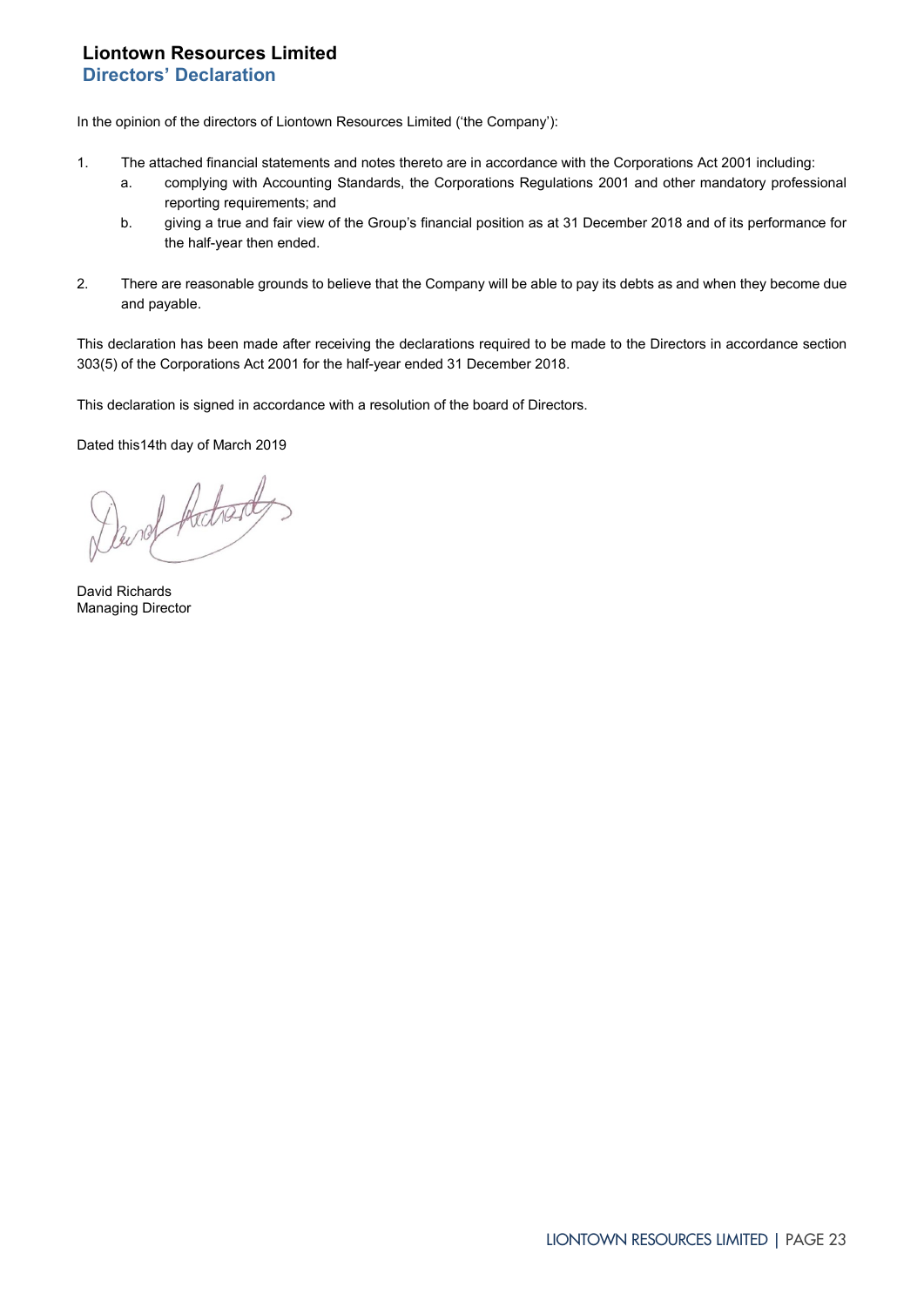

## **INDEPENDENT AUDITOR'S REVIEW REPORT**

To the members of Liontown Resources Limited

## **Report on the Condensed Half-Year Financial Report**

### *Conclusion*

We have reviewed the accompanying half-year financial report of Liontown Resources Limited ("the company") which comprises the condensed consolidated statement of financial position as at 31 December 2018, the condensed consolidated statement of comprehensive income, the condensed consolidated statement of changes in equity and the condensed consolidated statement of cash flows for the half-year ended on that date, notes comprising a summary of significant accounting policies and other explanatory notes, and the directors' declaration, for the Group comprising the company and the entities it controlled at the half-year end or from time to time during the half-year.

Based on our review, which is not an audit, we have not become aware of any matter that makes us believe that the half-year financial report of Liontown Resources Limited is not in accordance with the *Corporations Act 2001* including:

- (a) giving a true and fair view of the Group's financial position as at 31 December 2018 and of its performance for the half-year ended on that date; and
- (b) complying with Accounting Standard AASB 134 *Interim Financial Reporting* and the *Corporations Regulations 2001*.

### *Directors' responsibility for the half-year financial report*

The directors of Liontown Resources Limited are responsible for the preparation of the half-year financial report that gives a true and fair view in accordance with Australian Accounting Standards and the *Corporations Act 2001* and for such internal control as the directors determine is necessary to enable the preparation of the half-year financial report that gives a true and fair view and is free from material misstatement, whether due to fraud or error.

#### *Auditor's responsibility*

Our responsibility is to express a conclusion on the half-year financial report based on our review. We conducted our review in accordance with Auditing Standard on Review Engagements ASRE 2410 *Review of a Financial Report Performed by the Independent Auditor of the Entity* in order to state whether, on the basis of the procedures described, we have become aware of any matter that makes us believe that the half-year financial report is not in accordance with the *Corporations Act 2001* including: giving a true and fair view of the Group's financial position as at 31 December 2018 and its performance for the half-year ended on that date; and complying with Accounting Standard AASB 134 *Interim Financial Reporting* and the *Corporations Regulations 2001*. As the auditor of the company , ASRE 2410 requires that we comply with the ethical requirements relevant to the audit of the annual financial report.

#### hlb.com.au

#### HLB Mann Judd (WA Partnership) ABN 22 193 232 714

Level 4, 130 Stirling Street, Perth WA 6000 / PO Box 8124 Perth BC WA 6849 T:  $+61(0)892277500$  E: mailbox@hlbwa.com.au Liability limited by a scheme approved under Professional Standards Legislation.

HLB Mann Judd (WA Partnership) is a member of HLB International, the global advisory and accounting network.